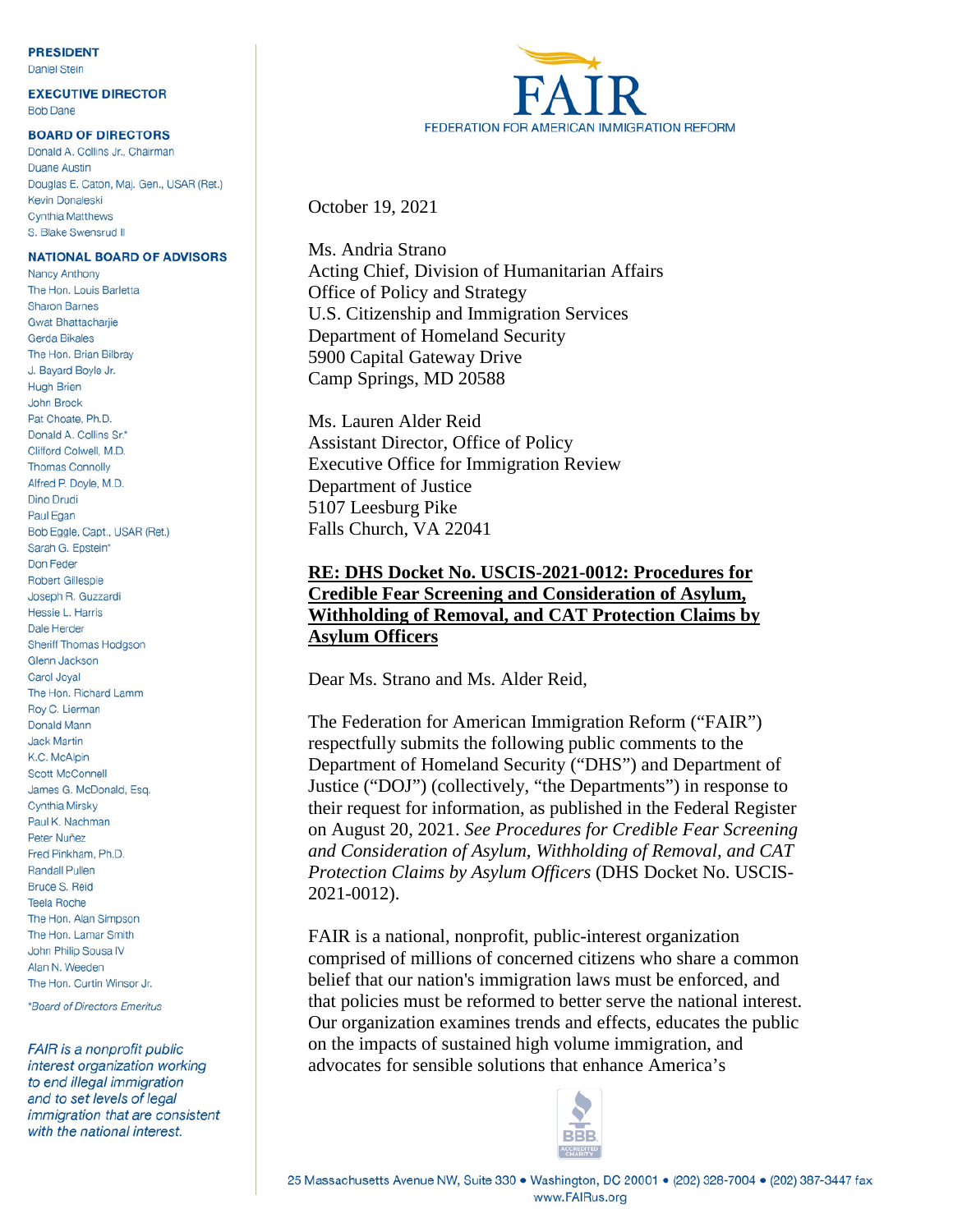environmental, societal, and economic interests today, and into the future.

#### **I. Request for Extension**

FAIR requests the Departments to delay the comment period for the proposed rule, and any other regulation proposing asylum process changes. The comment period set for this proposed rule is inappropriate while the Departments are simultaneously preparing to promulgate regulations to comply with President Biden's February 2, 2021 order, entitled *Executive Order on Creating a Comprehensive Regional Framework to Address the Causes of Migration, to Manage Migration Throughout North and Central America, and to Provide Safe and Orderly Processing of Asylum Seekers at the United States Border* (Executive Order 14010).

As a general matter, the Administrative Procedure Act ("APA"), 5 U.S.C. § 706, "requires agencies to engage in 'reasoned decision making,'"[1](#page-1-0) directs that agency actions be 'set aside' if they are 'arbitrary' or 'capricious.'<sup>[2](#page-1-1)</sup> An agency commits a serious procedural error, however, when it fails to reveal portions of technical basis for proposed rule in time to allow for meaningful commentary.<sup>[3](#page-1-2)</sup> Further, where public notice is inadequate, agency's consideration of comments received in response thereto, no matter how careful, cannot cure defect.<sup>[4](#page-1-3)</sup>

With Executive Order 14010, the President directed the Attorney General and Secretary of Homeland Security 270 days to promulgate regulations governing the interpretation of the phrase "membership in a particular social group" in section  $101(a)(42)(A)$  of the Immigration and Nationality Act ("INA"), "as derived from the 1951 Convention relating to the Status of Refugees and its 1967 Protocol."[5](#page-1-4) The President's 270-day deadline for

<sup>&</sup>lt;sup>1</sup> Michigan v. EPA, 576 U.S. 743, 750 (2015).

<span id="page-1-1"></span><span id="page-1-0"></span><sup>&</sup>lt;sup>2</sup> 5 U.S.C. § 706(2)(A); Dep't of Homeland Security v. Regents of Univ. of Cal., 591 U.S.  $\_\_$  (2020), slip op. at 9.

<span id="page-1-2"></span><sup>3</sup> Connecticut Light & Power Co. v. Nuclear Regulatory Com., 673 F.2d 525 (D.C. Cir.), cert. denied, 459 U.S. 835, 103 S. Ct. 79, 74 (1982).

<span id="page-1-3"></span><sup>4</sup> McLouth Steel Products Corp. v. Thomas, 838 F.2d 1317 (D.C. Cir. 1988).

<span id="page-1-4"></span> $<sup>5</sup>$  Asylum and refugee status are limited forms of protection. To establish eligibility for asylum under the</sup> INA, as amended by the Refugee Act of 1980, or statutory withholding of removal, the applicant must demonstrate, among other things, that she or he was persecuted, or has a well-founded fear of future persecution, on account of a protected ground: "race, religion, nationality, membership in a particular social group, or political opinion." See INA §101(a)(42), 8 U.S.C. § 1101(a)(42); see also INA § 208(b)(1)(A) and  $241(b)(3)(A)$ , 8 U.S.C. § 1158(b)(1)(A) and § 1231(b)(3)(A). Congress, however, has not defined the phrase "membership in a particular social group." Nor is the term defined in the United Nations Convention Relating to the Status of Refugees ("Refugee Convention"), July 28, 1951, 19 U.S.T. 6259, 189 U.N.T.S. 150, or the related Refugee Protocol. Further, the term lacks the benefit of clear legislative intent. See Fatin v. INS, 12 F.3d 1233, 1239 (3d Cir. 1993) (Alito, J.) ("Thus, neither the legislative history of the relevant United States statutes nor the negotiating history of the pertinent international agreements sheds much light on the meaning of the phrase `particular social group.' "); cf. Matter of Acosta, 19 I&N Dec. 211, 232 (BIA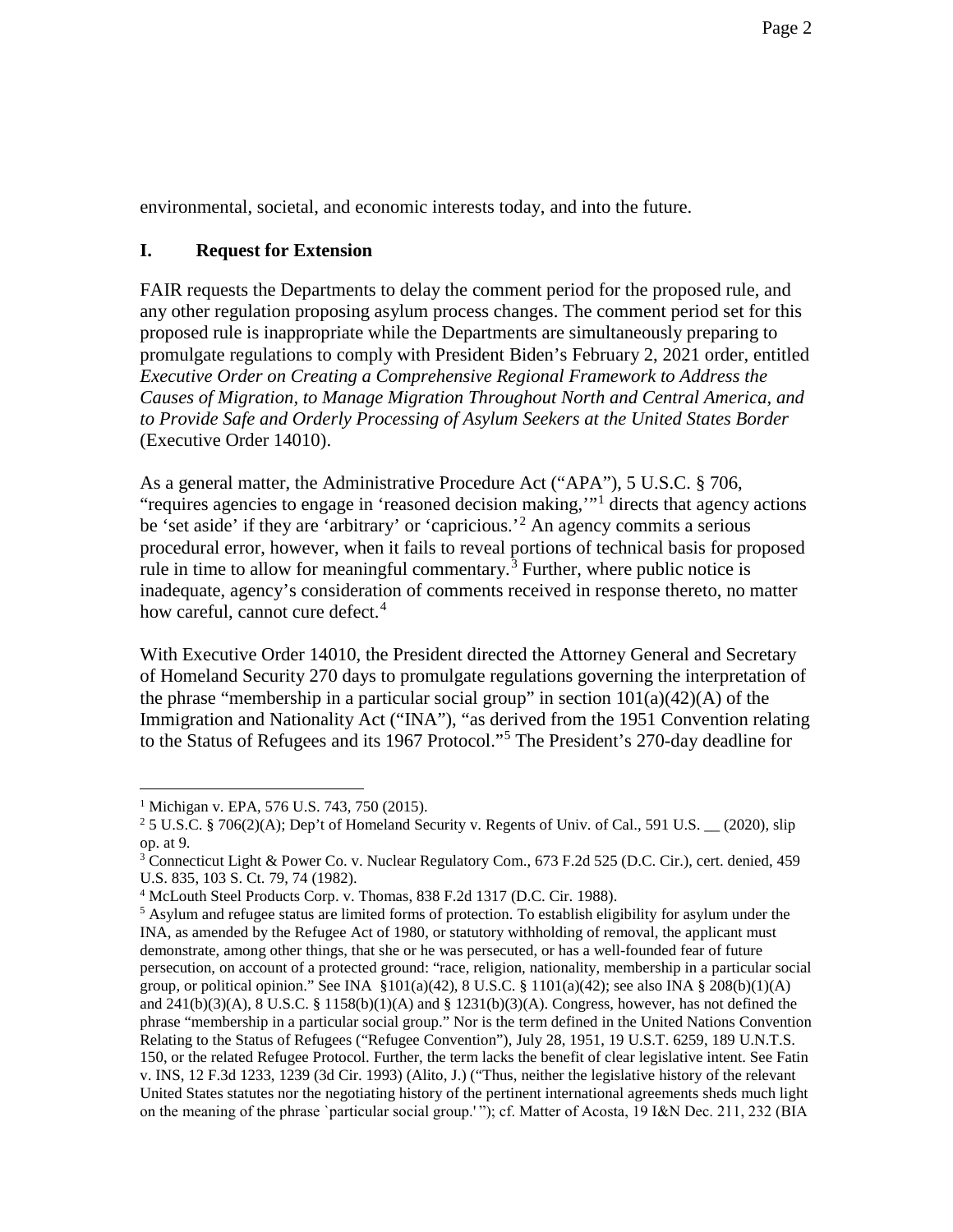the new regulation will conclude on October 29, 2021, less than two weeks after the comment period for this proposed rule closes.

Any decision to expand or contract the meaning of the term "particular social group" as it pertains to asylum eligibility may have a drastic impact on both the volume of asylum applications and credible fear claims made, as well as the demographics of the populations submitting such claims. Without knowledge of the forthcoming regulation defining this important term, the public is not equipped to properly assess and consider a proposed rule to reform the process in which these claims will be considered and adjudicated.

#### **II. USCIS Jurisdiction over Applications for Asylum in Expedited Removal**

FAIR strongly opposes the creation of 8 C.F.R. § 208.2, which gives U.S. Citizenship and Immigration Services ("USCIS") asylum officers initial jurisdiction over asylum applications in expedited removal. This rule purports to streamline the adjudication of asylum claims made by aliens in expedited removal by cutting out immigration judges from DOJ's Executive Office of Immigration Review ("EOIR") and prosecutors from U.S. Immigration and Customs Enforcement ("ICE") and allowing USCIS asylum officers to grant an alien's defensive asylum application. Not only will the proposed changes remove safeguards in the credible fear process that weed out fraud and ensure asylum, statutory withholding of removal, and protection under the regulations implementing the Convention Against Torture ("CAT") are only granted to aliens with legitimate fear claims, but the proposal will also significantly strain the USCIS Asylum Division and drastically increase the agency's already-historically high asylum backlog. Taken as a whole, the new process will further encourage illegal immigration into the United States at the worst possible time: during a dangerous border surge with no end in sight. [6](#page-2-0)

## **A. Utilizing a Non-Adversarial Process Will Increase Fraud in the Asylum System**

FAIR strongly disagrees with the Departments' assessment that all asylum cases are best handled in a non-adversarial process with USCIS rather than in immigration court. Transiting from an adversarial process to non-adversarial process will result in a higher

<span id="page-2-0"></span> $\overline{a}$ 1985) ("Congress did not indicate what it understood this ground of persecution to mean, nor is its meaning clear in the Protocol"), overruled on other grounds by Matter of Mogharrabi, 19 I&N Dec. 439 (BIA 1987). <sup>6</sup> U.S. Customs and Border Protection, Southwest Land Border Encounters, (May 11, 2021) available at [https://www.cbp.gov/newsroom/stats/southwest-land-border-encounters;](https://www.cbp.gov/newsroom/stats/southwest-land-border-encounters) John Grimalich, Pew Research Center*, Migrant Encounters at U.S.-Mexico Border are at a 21-Year High* (August 13, 2021), available at [https://www.pewresearch.org/fact-tank/2021/08/13/migrant-encounters-at-u-s-mexico-border-are-at-a-21](https://www.pewresearch.org/fact-tank/2021/08/13/migrant-encounters-at-u-s-mexico-border-are-at-a-21-year-high/) [year-high/.](https://www.pewresearch.org/fact-tank/2021/08/13/migrant-encounters-at-u-s-mexico-border-are-at-a-21-year-high/)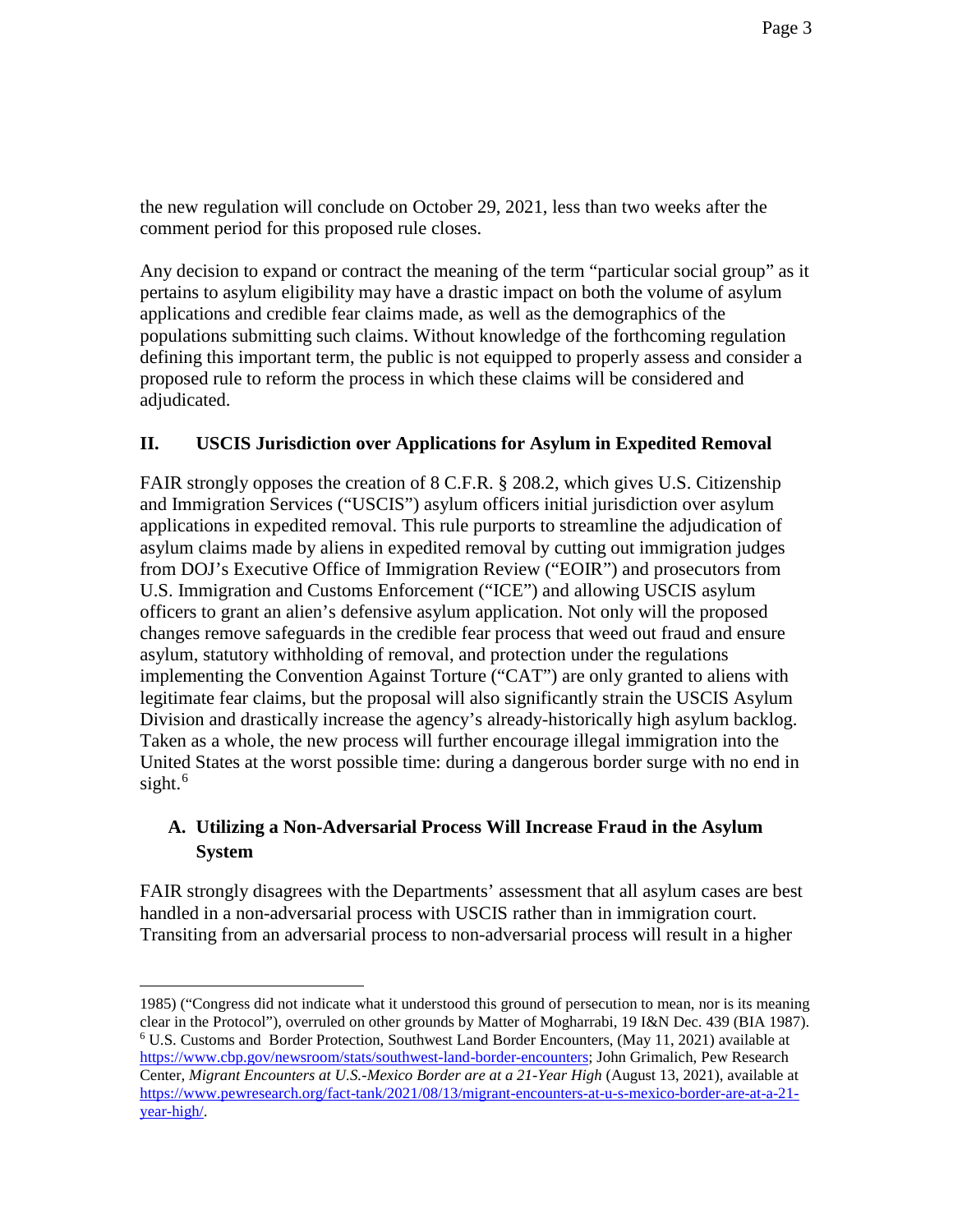rate of non-meritorious claims improperly receiving asylum, withholding of removal, or protection under the regulations implementing CAT.

The need for administrative deterrence is critical given the current crisis at the southern border, specifically the sharp increase of encounters with aliens at the border, a subsequent dramatic increase in requests for asylum relief, and the large number of meritless, fraudulent, or frivolous asylum claims that are straining the nation's immigration system. The availability of prompt release from detention, as well as employment authorization availability, has caused the number of credible fear claims to skyrocket to crisis levels in the past decade, and most drastically, in  $2021$ .<sup>[7](#page-3-0)</sup>

Apprehending and processing the growing number of aliens who arrive illegally into the United States and make fear claims consumes an ever-increasing amount of DHS resources, which must surveil, apprehend, screen, and process the aliens who enter the country and must represent the U.S. Government in cases before DOJ immigration judges, the Board of Immigration Appeals ("BIA"), and the U.S. Courts of Appeals.<sup>[8](#page-3-1)</sup> Most asylum claims, however, ultimately fail, and many are fraudulent. The past decade has seen over a 1,883% increase in credible-fear claims (data for fiscal years 2008 to 2018).<sup>[9](#page-3-2)</sup> In 2018 specifically, DHS processed 99,035 credible fear claims.<sup>[10](#page-3-3)</sup> Immigration courts received over 162,000 asylum applications in FY 2018, a 270 percent increase from five years earlier.<sup>[11](#page-3-4)</sup> Given reports that unlawful border crossings have reached a 20year high in Fiscal Year 2021, credible fear and asylum claim totals will continue to rise.

Indeed, in recent decades, the Departments have already received high rates of fraudulent or otherwise non-meritorious fear claims made at the border. Over the past decade, the majority of credible fear claims were determined to be meritless. The Supreme Court noted, when evaluating the expedited removal process, that a random sampling of asylum claims found 58 percent possessed indications of fraud, while 12 percent were conclusively fraudulent.<sup>[12](#page-3-5)</sup> Moreover, of the applicants determined to have a credible fear (or a significant possibility of establishing eligibility for asylum or withholding of removal), about 50% over the same 10-year period, ultimately did not submit an asylum

<span id="page-3-0"></span> $^7$  *Id.* 

<span id="page-3-1"></span><sup>8</sup> *Aliens Subject to a Bar on Entry Under Certain Presidential Proclamations; Procedures for Protection Claims*, 83 Fed. Reg. 55934, 55935 (Nov. 9, 2018).

<span id="page-3-2"></span><sup>9</sup> *Asylum Eligibility and Procedural Modifications*, 84 Fed. Reg. 33829, 33838, (July 16, 2019). <sup>10</sup> *Id*.

<span id="page-3-4"></span><span id="page-3-3"></span><sup>11</sup> *Id.*

<span id="page-3-5"></span><sup>12</sup> *Dep't of Homeland Sec. v. Thuraissigiam*, 140 S. Ct. at 1959, 1967-68.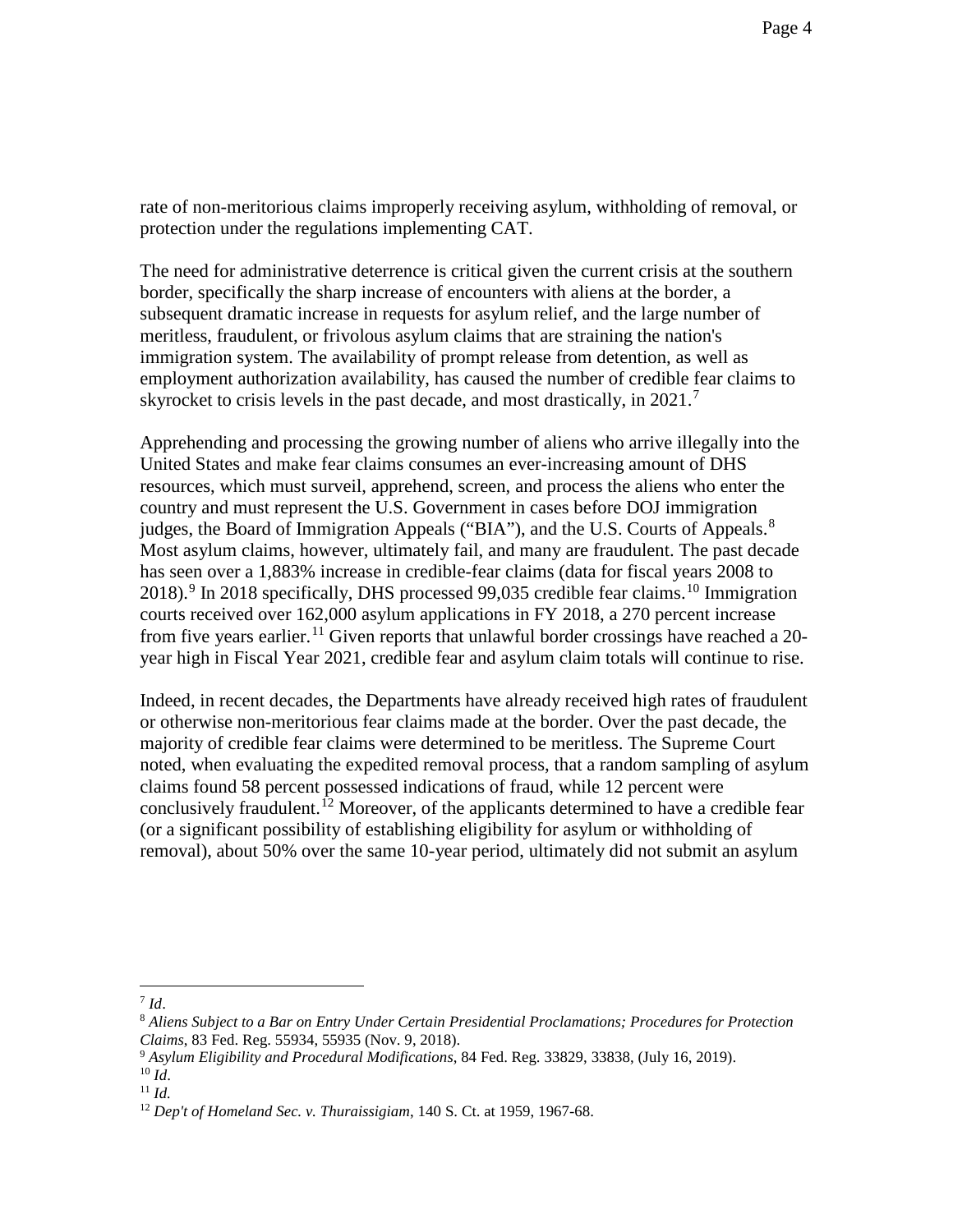application after their fear screening.<sup>[13](#page-4-0)</sup> In 2019, a grant of asylum followed a credible fear determination just 15% of the time.<sup>[14](#page-4-1)</sup>

Removing safeguards built into the expedited removal process to weed out fraud will only serve to increase illegal immigration into the United States. During immigration court proceedings, ICE attorneys are able to cross-examine aliens who entered illegally and offer evidence that contradicts those aliens' claims when such evidence exists. Additionally, immigration judges are able to closely scrutinize existing case law and determine whether new precedent governing asylum eligibility should be issued. Because BIA and Circuit Court precedent is binding on USCIS, asylum officers, unlike immigration judges, are powerless to correct what may be legally improper case law.

Under the system created by the proposed rule, however, improper precedent can only be challenged through the appeal process if the asylum officer's decision results in a denial of asylum. By removing ICE attorneys and immigration judges completely from the adjudication, but allowing aliens to be represented by counsel and other immigration service-providers, the American people, of whose laws DHS and DOJ are entrusted to enforce by implementing the expedited removal process, lose their representation in the process.

Finally, because asylum officers are not required to have law degrees and many are not attorneys, asylum officers are also unlikely have the impetus to challenge BIA or circuit court precedent. This imbalance will further accentuate the structural bias in the asylum system. Accordingly, improperly lenient case law governing credible fear will rarely have an opportunity be corrected in the imbalanced system the proposed rule creates.

## **B. The Proposed Rule Extends the Credible Fear Appeal Process Beyond the Bounds of Congressional Intent**

The asylum application process set up by the proposed rule will further extend the levels of review available to aliens who are in expedited removal, from approximately four layers to at least five. By imposing additional layers of review, the proposed rule creates a structural bias in favor of granting asylum, statutory withholding of removal, or CAT protection and is directly at odds with Congress's intent in creating the expedited removal process to quickly and fairly remove certain inadmissible aliens from the United States with minimal administrative burdens.

<span id="page-4-0"></span> <sup>13</sup> *See* Executive Office of Immigration Review, *Adjudication Statistics: Rates of Asylum Filings in Cases Originating With a Credible Fear Claim* (Nov. 2018); *see also* 84 Fed. Reg. 33841 (noting that many instead abscond).

<span id="page-4-1"></span><sup>14</sup> *See* Executive Office of Immigration Review, *Asylum Decision Rates in Cases Originating With a Credible Fear Claim* (Oct. 2019).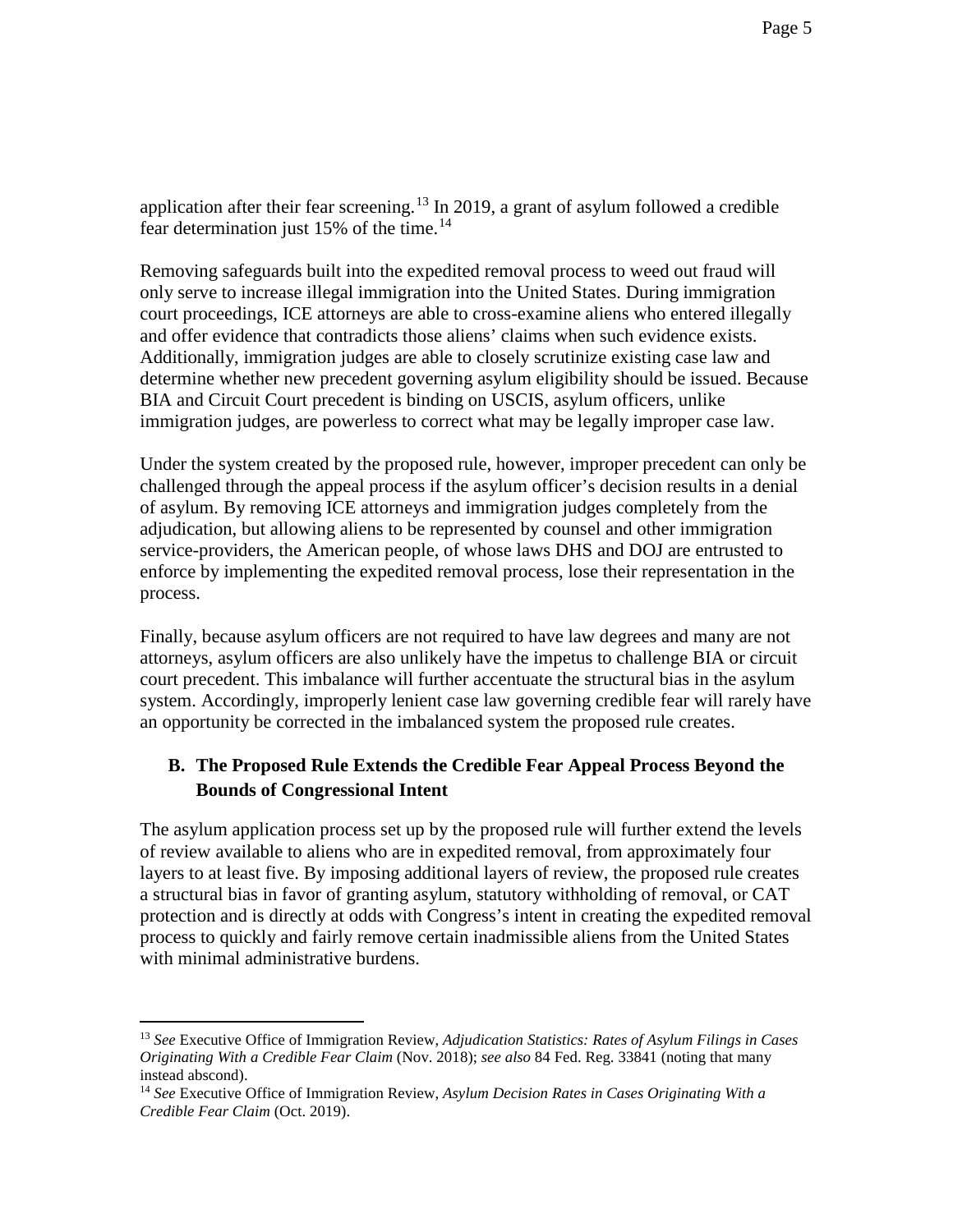Currently, after receiving a negative credible fear determination, an alien is able to appeal the negative fear finding to an EOIR immigration judge.<sup>[15](#page-5-0)</sup> If the immigration judge agrees with the negative determination, the alien could then appeal the immigration judge's denial to the BIA, which would be able to review the immigration judge's application of the law *de novo*. [16](#page-5-1) If the alien does not receive asylum, statutory withholding, or protection under the regulations implementing CAT from the asylum officer, immigration judge, or BIA, the alien could then file a petition for review with the local federal circuit court.<sup>[17](#page-5-2)</sup> Finally, the alien, even still, can then file a petition for *certiorari* with the Supreme Court.

The system proposed by this rule, however, would also give the alien the right to seek *a de novo* review of the asylum officer's denial of asylum, statutory withholding, or protection under the regulations implementing  $CAT<sup>18</sup>$  $CAT<sup>18</sup>$  $CAT<sup>18</sup>$  By allowing the entire review process to start fresh, the applicant would receive from the immigration judge what is essentially an appeal from the asylum officer's denial. This process, however, not only adds an extra formal level of review, but will also be subject to supervisory review by a supervisory manager within the Asylum Division, and USCIS Headquarters review for any decision that warrants further scrutiny for legal or merely political reasons.<sup>[19](#page-5-4)</sup>

Accordingly, the proposed process created by this rule conflicts with the legislative intent behind expedited removal. Congress intended the expedited removal process to be streamlined, efficient, and truly "expedited" in order to allow immigration officers to quickly remove certain inadmissible aliens or aliens who committed fraud or misrepresentation. To accomplish this end, Congress' created a statutory scheme to limit the administrative review of expedited removal orders,  $^{20}$  $^{20}$  $^{20}$  impose temporal limits on review of negative credible fear determinations by immigration judges,  $21$  and limit judicial review of determinations made during the expedited removal process.<sup>22</sup> Creating additional levels of review will only serve to significantly slow the credible fear process, waste administrative resources, and run counter to Congress's legislative aims.

#### **C. The Proposed Rule Will Significantly Strain the USCIS Asylum Division**

Further, by transferring the significant asylum application burden from EOIR to USCIS, this rule will significantly strain the USCIS Asylum Division, which already has reported

<span id="page-5-1"></span><span id="page-5-0"></span><sup>&</sup>lt;sup>15</sup> INA § 25(b)(1)(B)(III).<br><sup>16</sup> 8 C.F.R. § 1003.42; 8 C.F.R. § 1208.31.

<sup>17</sup> See INA § 242, 8 U.S.C. § 1252(a)(1).

<span id="page-5-3"></span><span id="page-5-2"></span><sup>18</sup> Proposed 8 C.F.R. § 1003.48(e).

<span id="page-5-4"></span><sup>19</sup> *Procedures for Credible Fear Screening and Consideration of Asylum, Withholding of Removal, and CAT Protection Claims by Asylum Officers*, 86 Fed. Reg. 46906, 46915 (Aug. 20, 2021).  $20$  INA § 235(b)(1)(C).

<span id="page-5-6"></span><span id="page-5-5"></span><sup>&</sup>lt;sup>21</sup> INA § 235(b)(1)(B)(iii)(III).

<span id="page-5-7"></span> $22$  INA § 242(e).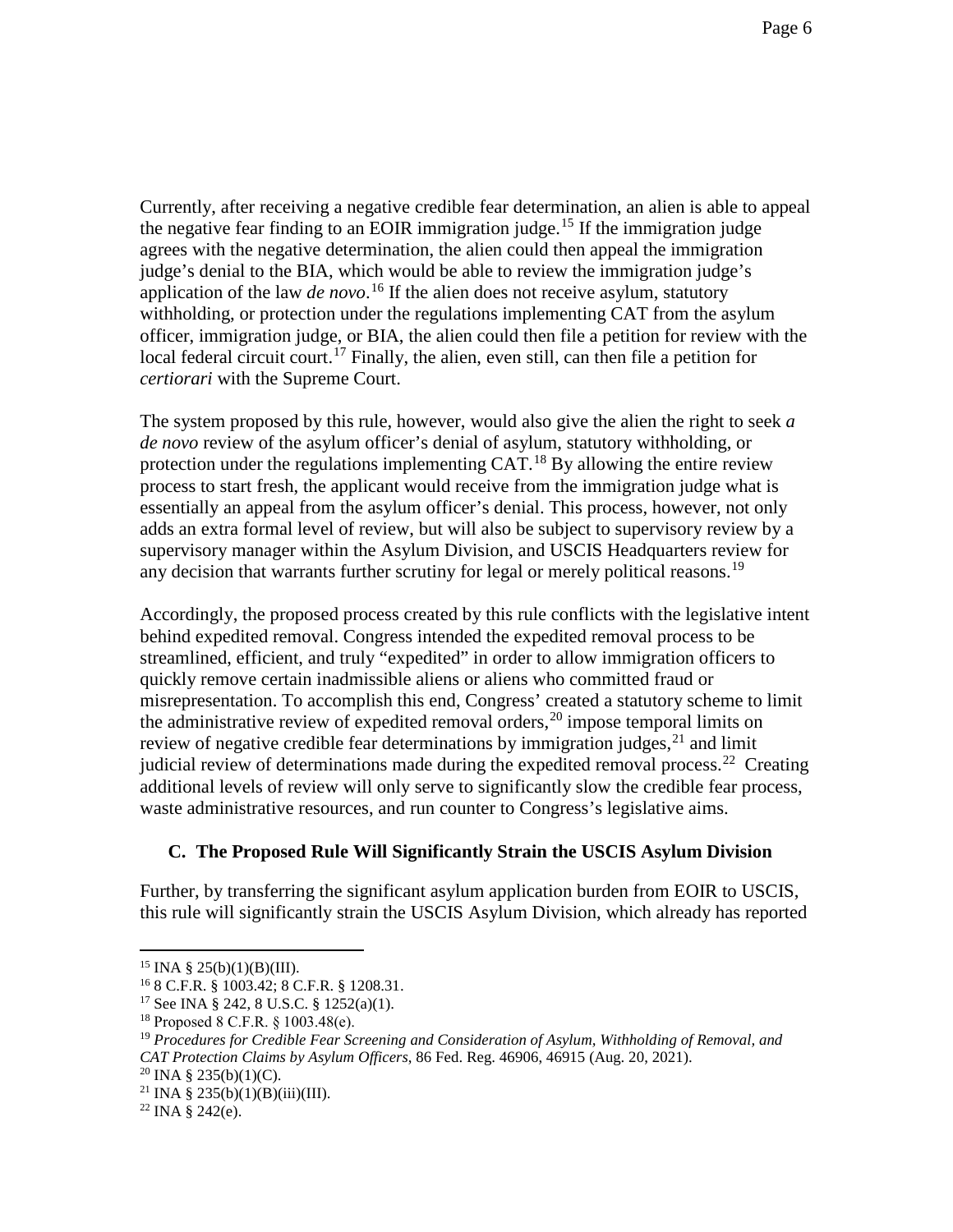over a 400,200 affirmative asylum case backlog this year.<sup>23</sup> Because the proposed rule does nothing to discourage applicants for admission from making frivolous or fraudulent asylum claims as a means to remaining in the United States, the rate at which credible fear claims are made at the border will remain extraordinarily high, if not continue to spike beyond historical trends.<sup>[24](#page-6-1)</sup> Transferring the credible fear caseload from EOIR's asylum backlog to USCIS's backlog will ultimately do nothing to reduce the administrative burden that the current border crisis imposes.

While it is true, as the Departments argued in the proposed rule, that allowing asylum officers to fully adjudicate asylum claims is "not new," the proposed rule will require asylum officers to both grant orders of removal and fully adjudicate withholding of removal and CAT claims for the first time in the USCIS's history.<sup>[25](#page-6-2)</sup> While withholding and deferral of removal under CAT are similar forms of protection from removal to asylum and statutory withholding of removal, the analysis required for CAT protection is significantly more fact-intensive than typical persecution-based adjudications.

To be granted asylum or statutory withholding, the alien must show a well-founded fear of persecution inflicted on account of a limited number of grounds: race, religion, nationality, membership in a particular social group, or political opinion.<sup>[26](#page-6-3)</sup> Withholding and deferral of removal under the CAT regulations, on the other hand, is available to an alien who shows that it is more likely than not that he or she would suffer "severe pain or suffering (physical or mental) that is intentionally inflicted by or at the instigation of or with the consent or acquiescence of a public official, or other person acting in an official capacity."[27](#page-6-4) Unlike asylum eligibility, no specific reason or nexus for such harm must be demonstrated by the applicant.

Further, while it is true that many asylum officers already adjudicate affirmative asylum applications (which are asylum applications that are submitted to DHS while the alien is in the United States and is not currently in expedited removal or INA § 240 removal proceedings), the USCIS Asylum Division is not equipped to quickly process full asylum

[https://www.uscis.gov/sites/default/files/document/reports/Quarterly\\_All\\_Forms\\_FY2020Q4.pdf.](https://www.uscis.gov/sites/default/files/document/reports/Quarterly_All_Forms_FY2020Q4.pdf)

<span id="page-6-0"></span><sup>&</sup>lt;sup>23</sup> U.S. Citizenship and Immigration Services, Number of Service-wide Forms Fiscal Year to Date by Quarter and Form Status (2020), a*vailable at* 

<span id="page-6-1"></span><sup>24</sup> U.S. Customs and Border Protection reported an historic 1,741,956 enforcement actions in FY 2021. *See* U.S. Customs and Border Protection, CBP Enforcement Statistics Fiscal Year 2021(2021), *available at*  [https://www.cbp.gov/newsroom/stats/cbp-enforcement-statistics;](https://www.cbp.gov/newsroom/stats/cbp-enforcement-statistics) John Grimalich, Pew Research Center*, Migrant Encounters at U.S.-Mexico Border are at a 21-Year High* (August 13, 2021), available at [https://www.pewresearch.org/fact-tank/2021/08/13/migrant-encounters-at-u-s-mexico-border-are-at-a-21-](https://www.pewresearch.org/fact-tank/2021/08/13/migrant-encounters-at-u-s-mexico-border-are-at-a-21-year-high/)

<span id="page-6-2"></span>[year-high/.](https://www.pewresearch.org/fact-tank/2021/08/13/migrant-encounters-at-u-s-mexico-border-are-at-a-21-year-high/) 25 See HSA; FARRA; INA § 241(b)(3)(A), 8 U.S.C. § 1231(b)(3)(A); *Regulations Concerning the Convention Against Torture*, 64 FR at 8478, as corrected by *Regulations Concerning the Convention Against Torture*, 64 FR 13881 (Mar. 23, 1999).

<span id="page-6-3"></span> $^{26}$  INA § 208; INA § 241(b)(3)(B).

<span id="page-6-4"></span> $278$  C.F.R. § 208.18.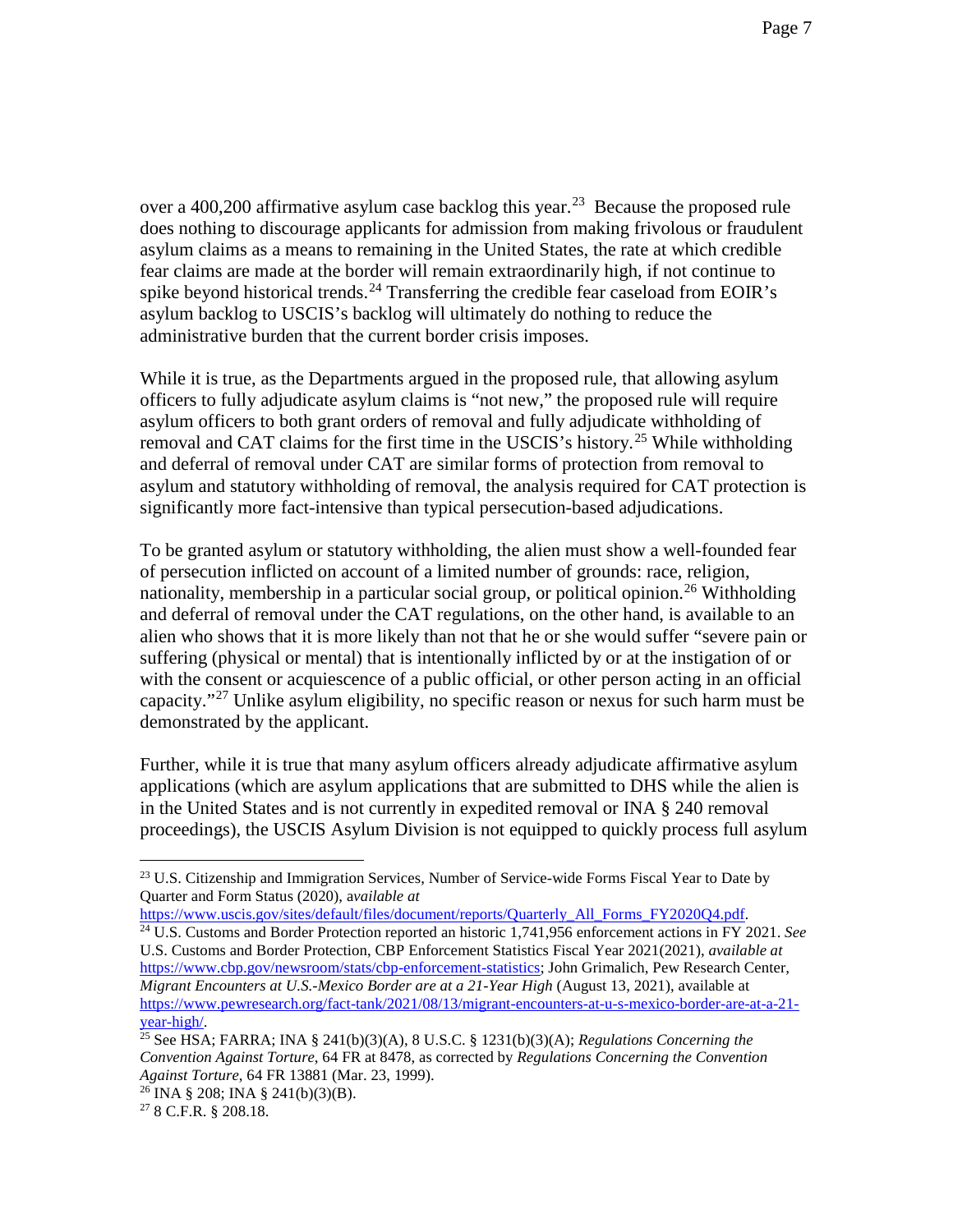adjudications for aliens who are recent arrivals and detained in expedited removal. Because the asylum division will quickly become overwhelmed, the full asylum adjudication process will inevitably be slowed. Rather than "streamline" the asylum process, which the proposed rule purports to do, the proposed rule will merely transfers EOIR's caseload to the already backlogged USCIS Asylum Division. Consequently, the public can expect that asylum officers will need to utilize the parole authority proffered by this rule to accommodate the large number of aliens in mandatory detention on the basis of limited resources.

As explained in more detail below, the process is set up to both increase incentives for aliens to illegally enter the United States and make a credible fear claim upon apprehension. Thus, the harm that the Departments are seeking to remedy through this proposed rule will itself be direct result of the rule and will further encourage lawlessness on the border. The proposed rule will also divert already scarce agency resources from aliens who submit affirmative asylum applications in addition to unaccompanied alien minors ("UACs"), over whose asylum claims USCIS has initial jurisdiction over.<sup>28</sup>

#### **III. Authorization to "Modify or Correct" Credible Fear Record**

FAIR urges the Departments to strike the proposed 8 C.F.R.  $\S 208.3(a)(2)$  from this rule, which permits aliens submit modifications or corrections to their asylum application "up until seven days prior to the scheduled asylum hearing before a USCIS asylum officer, or for documents submitted by mail, postmarked no later than 10 days before the scheduled asylum hearing." The provision will only serve to facilitate fraud in the asylum process and is unnecessary given the current regulatory framework governing credible fear interviews.

In the current credible fear review process, the applicant's record (which includes credible fear testimony) serves as important evidence for an immigration judge and ICE attorney to consider the veracity of the claims made.<sup>[29](#page-7-1)</sup> Under the proposed rule, an alien's asylum application consists primarily of the written record reflecting the applicant's testimony provided during their credible fear interview with an asylum officer.<sup>30</sup> Every alien who receives a positive credible fear determination would be considered to have filed an application for asylum at the time the determination is serviced. Regulations already require that asylum officers confirm with the applicant that the record accurately reflects his or her testimony and allow the applicant to make changes to any errors that may have been transcribed.<sup>[31](#page-7-3)</sup>

 $\overline{a}$ 

<span id="page-7-0"></span> $28$  INA § 208(b)(3)(c).

<span id="page-7-1"></span><sup>&</sup>lt;sup>29</sup> 8 C.F.R. § 208.30(d).<br><sup>30</sup> Proposed 8 C.F.R.§ 208.3.

<span id="page-7-3"></span><span id="page-7-2"></span> $31$  8 C.F.R. § 208.30(d)(6).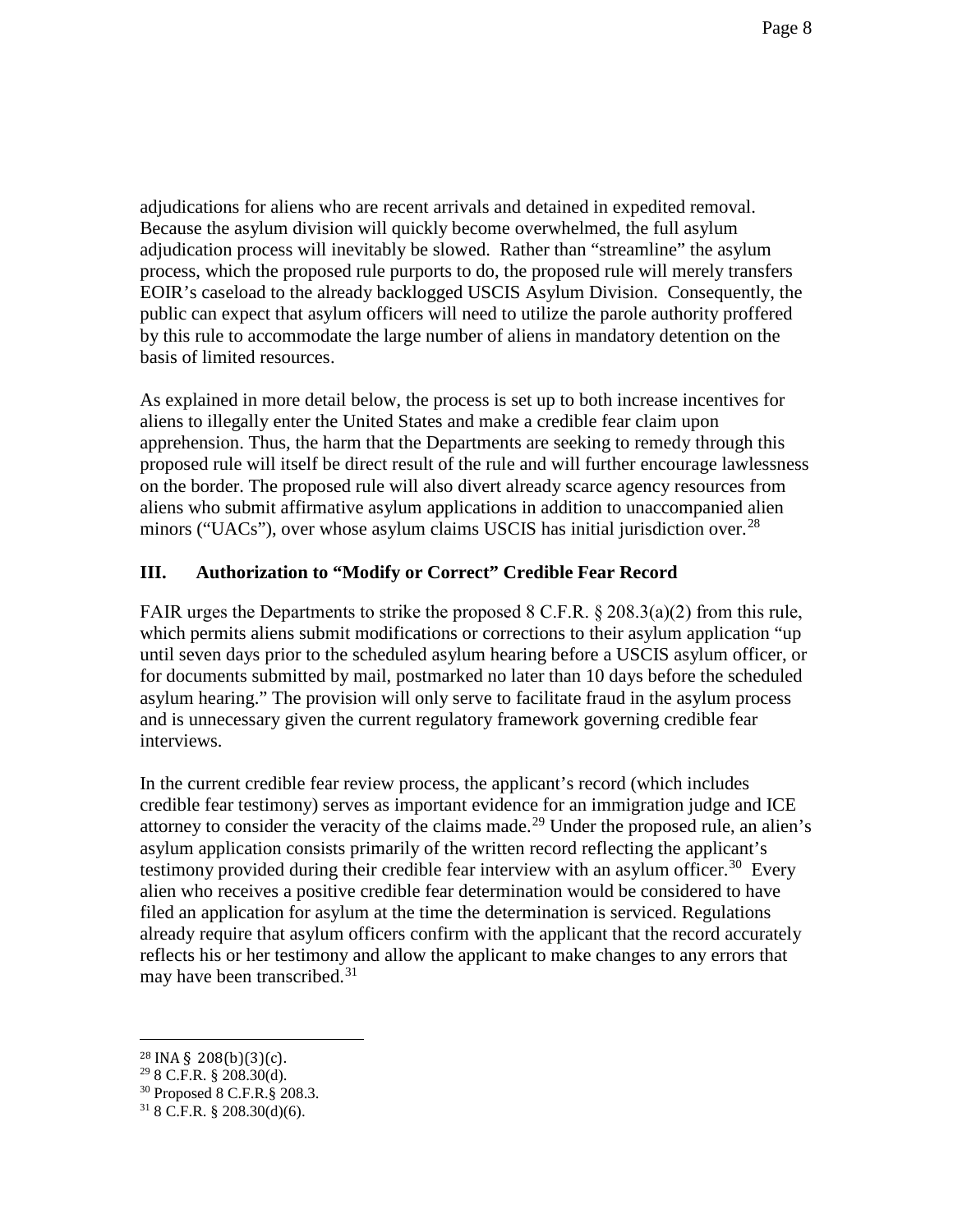Allowing applicants to amend their testimony after the conclusion of their credible fear interview, however, will do nothing but facilitate fraud and conflicts with INA §  $208(b)(1)(B)(III)$ , which requires asylum officers to consider "the totality of the circumstances, and all relevant factors," when making credibility determinations.<sup>[32](#page-8-0)</sup> The asylum officer "may base a credibility determination on the demeanor, candor, or responsiveness of the applicant or witness, the inherent plausibility of the applicant's or witness's account, the consistency between the applicant's or witness's written and oral statements (whenever made and whether or not under oath, and considering the circumstances under which the statements were made), the internal consistency of each such statement, the consistency of such statements with other evidence of record (including the reports of the Department of State on country conditions), and any inaccuracies or falsehoods in such statements, without regard to whether an inconsistency, inaccuracy, or falsehood goes to the heart of the applicant's claim, or any other relevant factor."[33](#page-8-1) Thus, the asylum officers must consider the totality of circumstances in making a credibility determination, which includes the original testimony provided by the alien at the time of the credible fear interview.

Permitting an alien to modify or "correct" their testimony, which serves as the alien's asylum application under the proposed system, deprives the trier of fact an important piece of evidence in evaluating the veracity of the applicant's claims. If the process change proffered by this proposed rule are implemented, asylum officers must be able to review the testimony and all evidence presented by the alien at the time of the alien's credible fear screening in order to make a proper credibility determination.

## **IV. Reckless and Unlawful Expansion of DHS's Parole Authority**

FAIR strongly opposes the Departments' proposal to amend 8 C.F.R. § 235.3(b)(2)(iii) to authorize officers to parole aliens subject to mandatory detention into the United States when DHS determines that detention is "unavailable or impracticable." The proposed rule violates the INA's mandatory detention requirements, permits parole on the basis of conditions that are broadly defined and ripe for abuse, and, if implemented, will encourage lawlessness on the United States' international borders.

#### **A. The Proposed Rule's Expansion of Parole Violates Section 1225 of the INA**

Congress mandated that DHS detain aliens in expedited removal pending their credible fear and removal proceedings, and has only authorized DHS to parole aliens in specific circumstances.

<span id="page-8-1"></span><span id="page-8-0"></span> $32$  INA § 208(b)(1)(B)(III).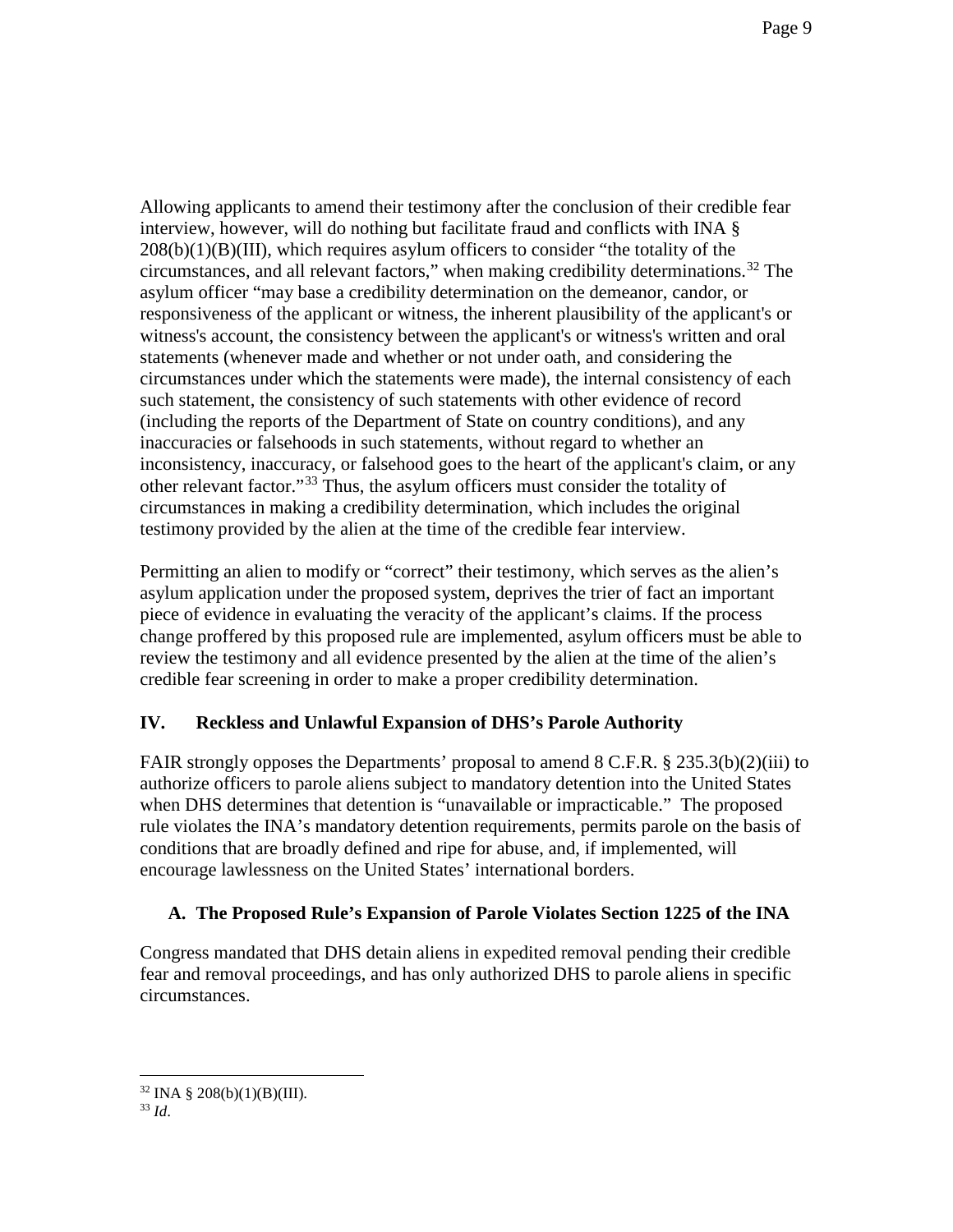First, INA  $\S 235(b)(2)(A)$  provides that, if an immigration officer determines that an applicant for admission is not clearly and beyond a doubt entitled to be admitted, then the alien "shall be detained" for a proceeding under INA § 240 to determine whether he will be removed from the United States. Alternatively, if an alien lacks valid entry documentation or misrepresents his identity, the alien shall be removed from the United States "without further hearing or review" unless the alien indicates either an intention to apply for asylum or a fear of persecution.<sup>[34](#page-9-0)</sup> If the alien makes such a showing, the INA again requires that the alien "shall be detained for further consideration of the application for asylum."<sup>[35](#page-9-1)</sup>

Further, when DHS places an applicant for admission into INA § 240 removal proceedings, the alien is subject to mandatory detention during that proceeding. Finally, INA  $\S 235(b)(2)(A)$  provides that if the examining immigration officer determines that an alien seeking admission is not clearly and beyond a doubt entitled to be admitted, the alien "shall be detained" for a proceeding under INA § 240.

DHS does, however, retain the discretion to parole certain aliens for urgent humanitarian reasons or significant public benefit.<sup>[36](#page-9-2)</sup> Parole may only be granted: (1) temporarily, (2) "on a case-by-case basis," (3) for no others purpose than "urgent humanitarian reasons or significant public benefit," (4) if the parolee was in the "custody" of DHS at the time of the grant of parole, and (5) if the grant of parole is never ("shall not be") "regarded as an admission of the alien."[37](#page-9-3) Current regulations limit the parole of aliens in expedited removal to those situations in which DHS determines "in the exercise of discretion, that parole is required to meet a medical emergency or is necessary for a legitimate law enforcement objective."<sup>[38](#page-9-4)</sup>

Authorizing DHS to parole inadmissible aliens into the United States whenever DHS determines that detention is "unavailable or impractical," with no guiding standard to limit agency abuse of parole, directly conflicts with INA § 212(d)(5) and Congressional intent in delegating limited parole authority to DHS. Indeed, the history of the parole statute is one of increasing tightening of its language in response to agency overreach. Congress's actions have resulted in the restriction of agency discretion, not an expansion.<sup>[39](#page-9-5)</sup> According to the House Judiciary Committee, Congress tightened the parole authority because:

<span id="page-9-1"></span><span id="page-9-0"></span> <sup>34</sup> INA § 235(b)(1)(A)(i).

 $35$  INA § 235(b)(1)(B)(ii).

<span id="page-9-2"></span><sup>36</sup> INA § 212(d)(5); *Jennings v. Rodrigez,* 138 S. Ct. 830, 837 (2018).

<span id="page-9-3"></span> $378$  U.S.C. § 1182(d)(5)(A).

<span id="page-9-4"></span> $38$  8 C.F.R. § 235.3(b)(2)(iii), (b)(4)(ii).

<span id="page-9-5"></span> $39$  As a response to agency abuse of discretionary parole, Congress included in the 1980 Refugee Act a prohibition the discretionary exercise of parole for any "alien who is a refugee," unless the Attorney General determined that "compelling reasons in the public interest with respect to that particular alien require that the alien be paroled into the United States rather than be admitted as a refugee under section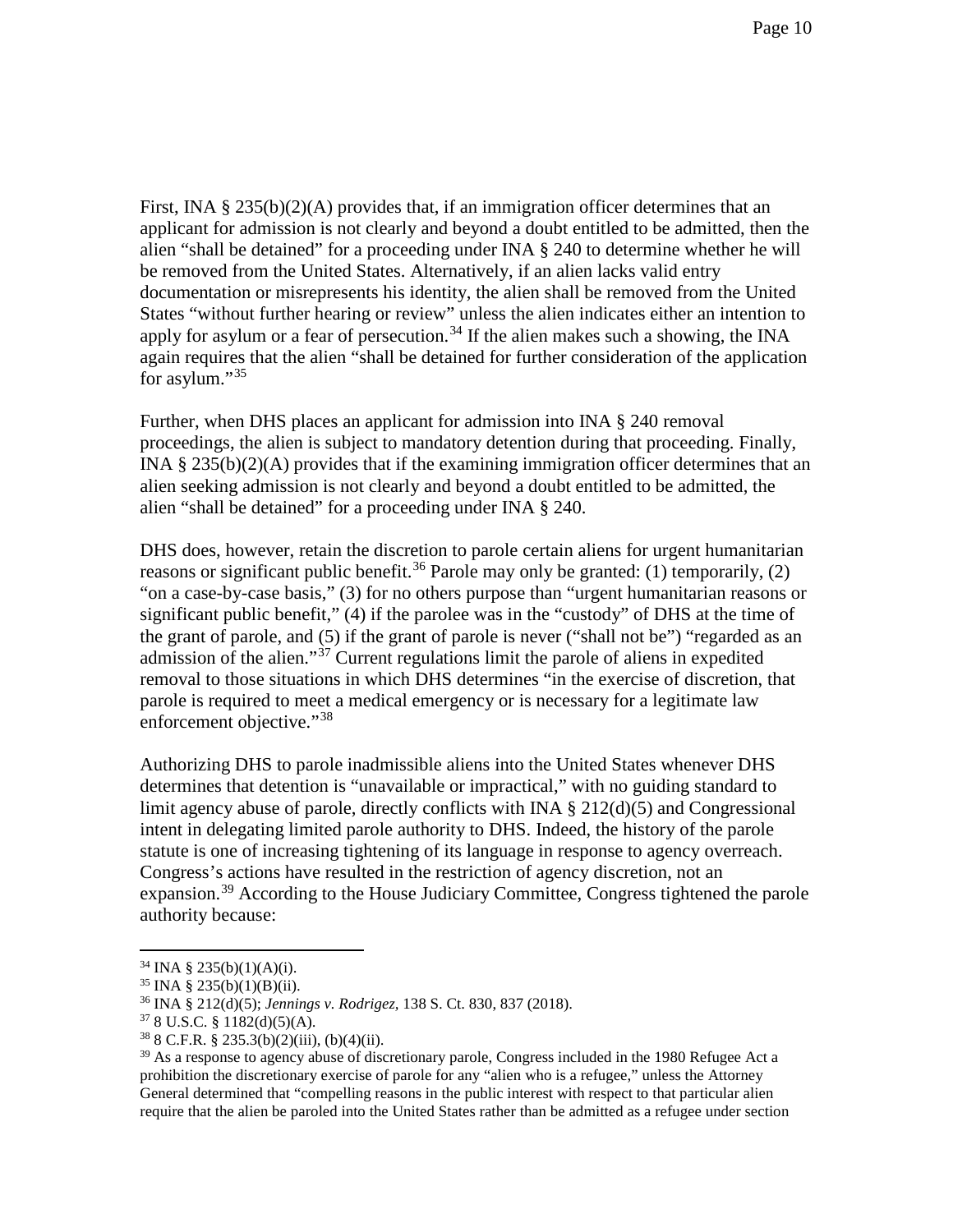"[t]he text of section  $212(d)(5)$  [8 U.S.C. § 1182(d)(5)] is clear that the parole authority was intended to be used on a case-by-case basis to meet specific needs, and not as a supplement to Congressionally-established immigration policy. In recent years, however, parole has been used increasingly to admit entire categories of aliens who do not qualify for admission under any other category in immigration law, with the intent that they will remain permanently in the United States. This contravenes the intent of section  $212(d)(5)$ , but also illustrates why further, specific limitations on the Attorney General's discretion are necessary."<sup>[40](#page-10-0)</sup>

Understanding the limitations to DHS's parole authority imposed by Congress, DHS has only one lawful alternative to mandatory detention when detention is unavailable or otherwise impractical: DHS may, in the case of an alien described in INA  $\S$  235(b)(2)(A) who is arriving on land (whether or not at a designated port of arrival) from a foreign territory contiguous to the United States, return the alien to that territory pending a proceeding under INA  $\S$  240.<sup>[41](#page-10-1)</sup> Parole on the basis of unavailability or impracticality of detention, however, is not a legally viable option and has directly conflicts with Congressional intent in limiting parole to case-by-case instances that rise to the level of urgent humanitarian or significant public benefit concerns.

## **B. The Definitions of "Unavailable" and "Impractical" Are Not Well Defined and Are Ripe for Agency Abuse**

The proposed rule inadequately defines the terms "unavailable" and "impractical," leaving the proposed parole authority expansion overbroad and ripe for abuse. As explained above, expanding parole eligibility at times DHS determines that detention is unavailable or impractical (including situations in which continued detention would unduly impact the health or safety of individuals with special vulnerabilities) with no guiding standard to limit agency abuse of parole directly conflicts with Congress's intent in enacting the parole authority.

Further, nowhere in the rule do the Departments justify their proposal to expand parole eligibility to include instances where detention is unavailable or impractical when statute limits this authority to case-by-case instances of "urgent humanitarian or significant public interest" concerns. Indeed, the availability or practicality of detention may be entirely unrelated to urgent humanitarian or significant public interest concerns. For instance, an administration could unilaterally decide that resource and logistical

 $\overline{a}$ 

<sup>207.&</sup>quot; 8 U.S.C. § 1182(d)(5)(B). In 1996, Congress acted again to rein in agency abuse of discretion to parole aliens into the United States by authorizing discretionary grants of parole by "only" where additional conditions had been met.

<span id="page-10-0"></span><sup>40</sup> H.R. Rep. No. 104-469, at 140 (1996).

<span id="page-10-1"></span><sup>&</sup>lt;sup>41</sup> INA § 235(b)(2)(C).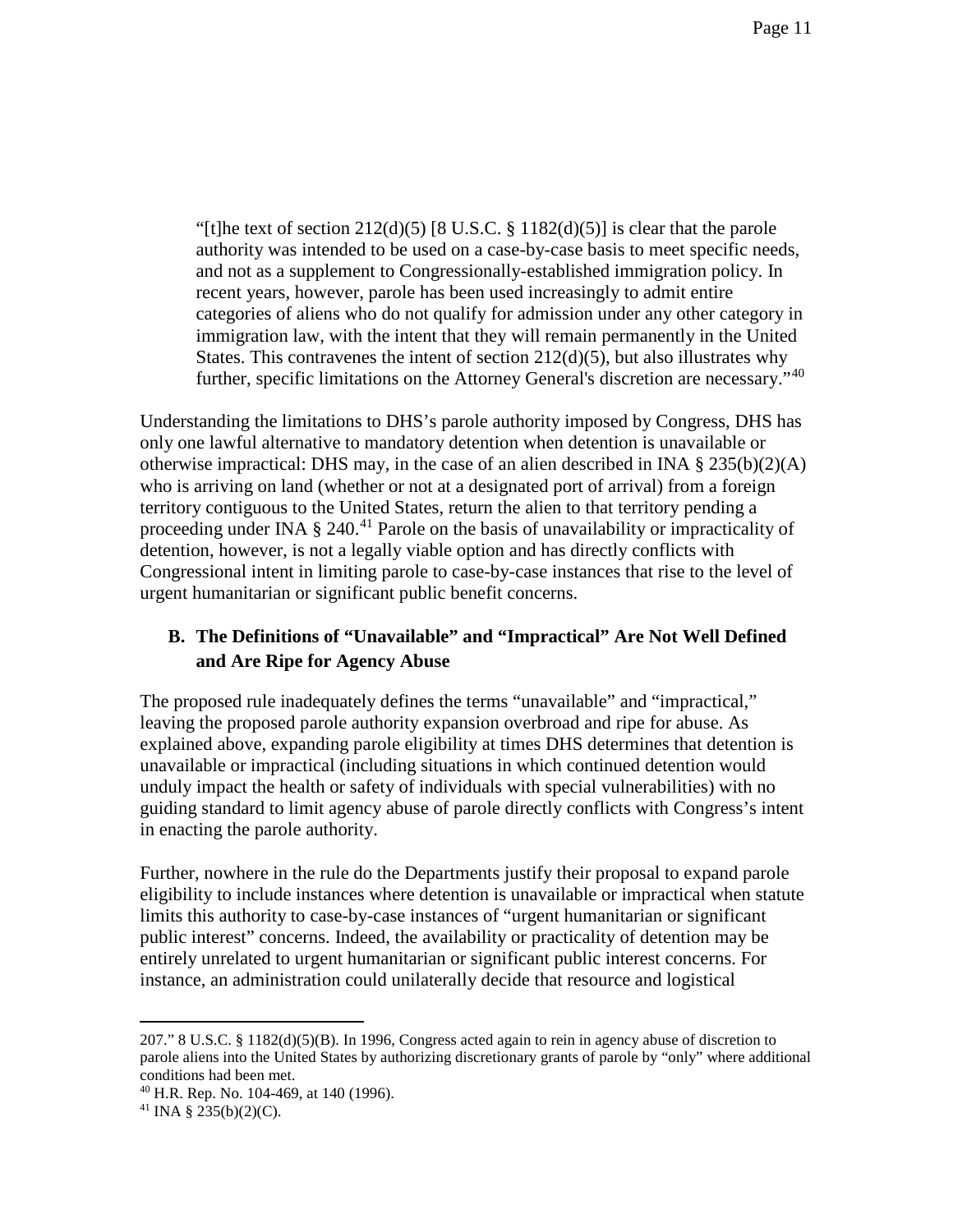impediments imposed by detention outweigh other administrative priorities. An administration could also affirmatively terminate all detention housing contracts, effectively making detention for any alien unavailable or impractical. These situations fall outside the scope of Congress' scheme to require detention of nearly all aliens in expedited removal and require only sparing use of DHS's parole authority.

FAIR comments that Departments mischaracterize *Jennings v. Rodriguez,* 138 S. Ct. 830 (2018), to support the proposed expansion of parole authority. The Supreme Court in *Jennings*, however does not interpret the limits of INA § 212(d)(5), which limits parole on to "urgent humanitarian or significant public interest" grounds. Rather, the Court affirms Congress's mandate that arriving aliens subject to INA § 235(b) be detained "throughout completion of applicable proceedings."<sup>[42](#page-11-0)</sup> The proposed rule, however, sets up process that will inevitably allow DHS to release aliens whenever an administration determines in its own judgment that continued detention is "unavailable or impractical," whether such resource limitations or impracticalities are self-inflicted, as such is the case with the current crisis on the border, or when detention is otherwise outside of the design of an administration's limited enforcement priorities.

# **C. The Proposed Rule's Expansion of Parole Will Weaken the Integrity of the Immigration System**

If promulgated, this rule will beacon the message that all aliens who illegally cross the border need to do to be released into the interior of the United States will be to make a credible fear claim. Taken as a whole, the proposed rule does little to support the integrity of the immigration system and ensure limited government resources are directed towards aliens with legitimate fear claims. Parole on the basis of the unavailability or impracticality of detention will become an inevitability,  $43$  and will unlawfully supplement the immigration scheme mandated by Congress.

## **V. Employment Authorization Documents**

FAIR agrees with the Departments' decision to restrict employment authorization document ("EAD") eligibility solely on the basis of receiving parole under this proposed rule and recommends that the Department maintain this decision. Congress has created a detailed and comprehensive scheme for regulating the admission and employment of aliens, including entrepreneurs, refugees, and familial relatives, into the United States.<sup>[44](#page-11-2)</sup> It would be unreasonable to conclude that Congress regulated employment by aliens as

<span id="page-11-1"></span><span id="page-11-0"></span><sup>42</sup> *Jennings v. Rodriguez*, 138 S. Ct. 830, 837 (2018). 43 U.S. Citizenship and Immigration Services, *Semi-Monthly Credible Fear and Reasonable Fear Receipts and Decisions* (Sept. 2021), available at [https://www.uscis.gov/tools/reports-and-studies/semi-monthly](https://www.uscis.gov/tools/reports-and-studies/semi-monthly-credible-fear-and-reasonable-fear-receipts-and-decisions)[credible-fear-and-reasonable-fear-receipts-and-decisions.](https://www.uscis.gov/tools/reports-and-studies/semi-monthly-credible-fear-and-reasonable-fear-receipts-and-decisions) 44*See* 8 U.S.C. § 1101 et seq.

<span id="page-11-2"></span>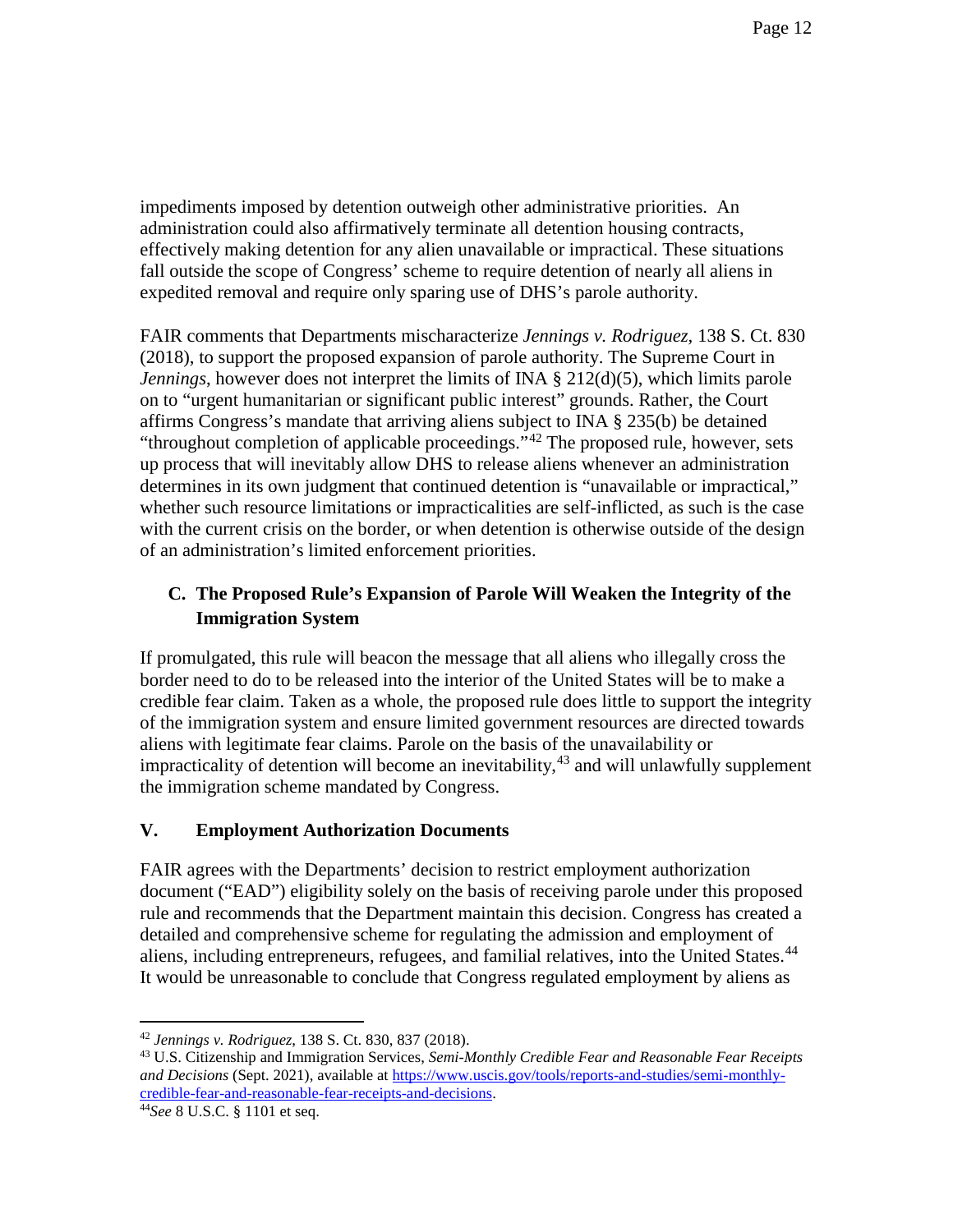carefully as it has, but also intended DHS to be able to use parole to admit an indefinite number of additional aliens, in its discretion, and to allow them to engage in employment.<sup>[45](#page-12-0)</sup> Equally important, providing EAD eligibility solely on the basis of being paroled under the provisions of this rule will serve as an additional and powerful pull factor for illegal immigration into the United States and a powerful incentive to make a fraudulent credible fear claim.

As discussed in detail above, the expanded parole authority created by the proposed rule is *ultra vires* and should not be the basis of employment authorization eligibility in the United States. DHS does not have the authority to grant EADs to aliens for whom the INA does not provide such eligibility or for whom the INA expressly grants the Secretary discretionary authority, such as is the case with asylum based EADs.<sup>46</sup> Rather than unlawfully expand employment authorization, FAIR urges DHS to protect job opportunities for American workers consistent with the employment-based admission limitations passed by Congress.

# **A. The INA Requires Asylum Applicants to Wait At Least 180 Days to Receive an EAD**

Aliens subject to the parole provisions of the proposed rule are subject to INA §  $208(d)(2)$ , and accordingly, may only receive a discretionary EAD grant subject to the INA's requirements. The INA authorizes the Secretary of Homeland Security, through regulations, to authorize employment for aliens who request asylum while the asylum application is pending adjudication on a discretionary basis. Even if the Secretary chooses to grant employment authorization to an asylum applicant, under the current statute and regulations, he or she cannot grant such authorization until 180 days after the filing of the application for asylum.<sup>[47](#page-12-2)</sup> Because aliens who may benefit from the expanded parole provisions created by this proposed rule are applicants for asylum, DHS must abide by the INA's 180-day restriction.

# **B. DHS Does Not Have the Authority to Designate New Classes of Aliens for Work Authorization Eligibility**

Article I of the U.S. Constitution gives Congress plenary power over immigration, and Congress has established an extensive scheme for the admission of immigrant and nonimmigrant foreign workers into the United States through the creation of numerous

<span id="page-12-0"></span> <sup>45</sup> *See King v. Burwell*, 135 S. Ct. 2480, 2489 (2015) ("[H]ad Congress wished to assign ['a question of deep economic and political significance'] to an agency, it surely would have done so expressly."); *See also Whitman v. Am. Trucking Ass'ns*, 531 U.S. 457, 468 (2001) ("Congress [] does not alter the fundamental details of a regulatory scheme in vague terms or ancillary provisions—it does not, one might say, hide elephants in mouse holes.").

<span id="page-12-2"></span><span id="page-12-1"></span><sup>46</sup> Pub. L. No. 104-208, § 604, 110 Stat. 3009, 3009-693.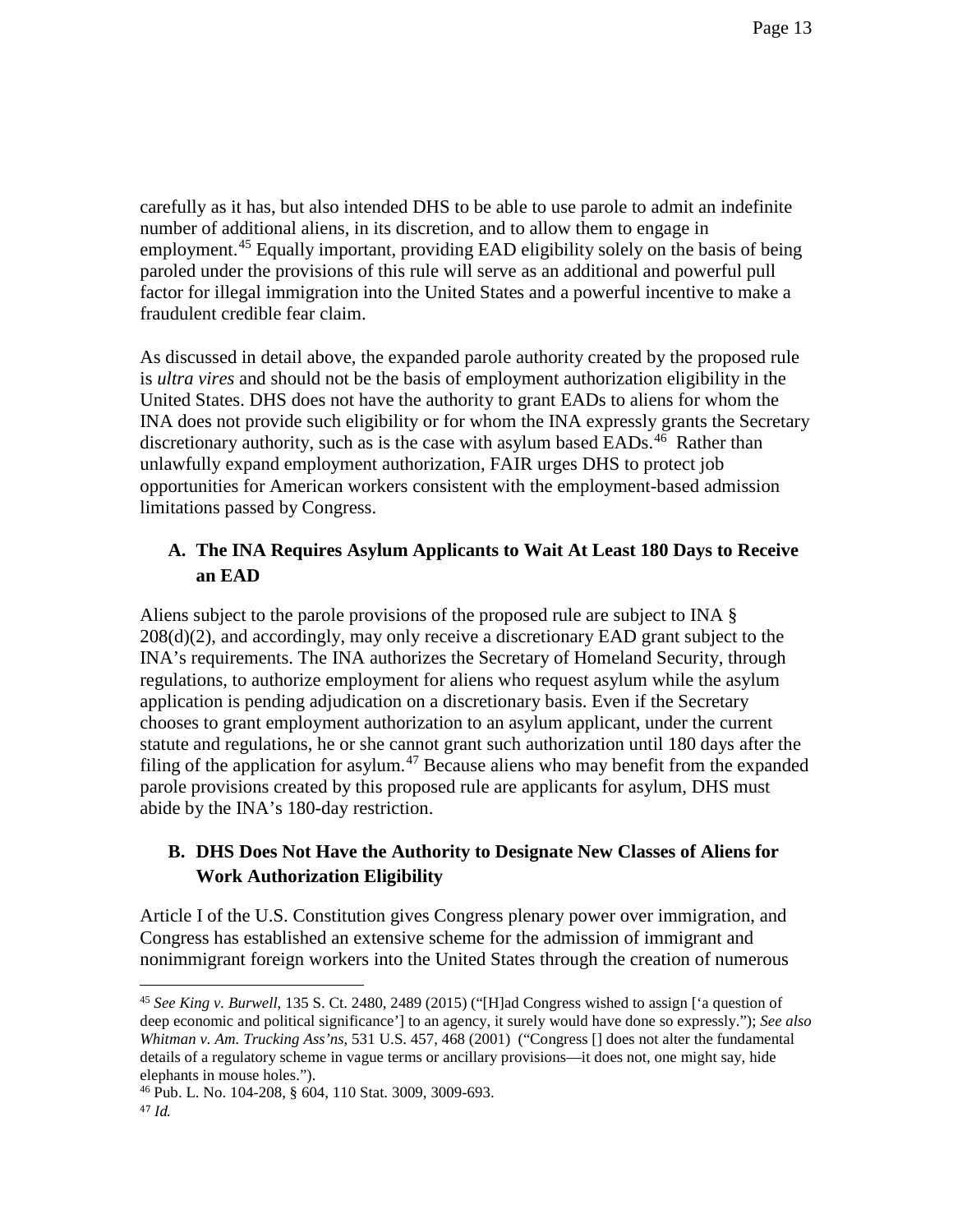visa programs. Congress has never conferred nor delegated the authority to DHS to create employment eligibility for classes of aliens not already provided by law. Designating new classes of eligible populations undermines the deliberate scheme created by Congress which has contemplated intricate social, economic, and foreign policies beyond the scope of DHS's interests and mission.

Further, contrary to DHS's regulatory position (which DHS later disavowed in litigation), Congress did not confer such authority with the enactment of the definition of "unauthorized alien," in 8 U.S.C. § 1324a. Section 1324a was enacted by the Immigration Reform and Control Act of 1986 ("IRCA") to, for the first time, criminalize and impose civil sanctions on the act of hiring an alien who is not authorized to work in the United States. Section 1324a(h)(3) defines those aliens that it is unlawful for an employer to hire. This section, however, is merely definitional and refers to the authorities the Secretary already possesses through enactment of other provisions in the INA. It does not itself grant any authority.

Rather, since the enactment of this position, Congress has specifically extended and limited DHS's authority to grant work authorization to similar classes of aliens on numerous occasions. Interpreting the definition of "unauthorized alien" to confer such broad authority would also render Congress's later enactments superfluous and violate the non-delegation doctrine as an impermissible delegation of legislative authority without sufficient intelligible principles to guide the Secretary.

## **C. Expanding EAD Eligibility to Aliens who Receive Parole Under This Rule Will Further Encourage Lawless Migration**

In order to maintain the very integrity of the asylum system, it is imperative that DHS take all necessary measures to create disincentives to come to the United States for aliens who do not fear persecution on the five protected grounds or torture.<sup>[48](#page-13-0)</sup>[43] Providing work authorization to applicants for admission, who make fear claims, without adhering to the INA's 180-day waiting period, would only serve to encourage illegal immigration and fraud in the asylum system.

#### **VI. Reconsideration of a Negative Credible Fear Determination**

FAIR supports repeal of 8 C.F.R.  $\S 208.30(g)(2)(i)$ , which currently allows USCIS to reconsider a negative credible fear determination after it has been reviewed and upheld by an immigration judge. Given the immigration judges ability to review all negative credible fear determinations de novo and accept additional evidence, the current process

<span id="page-13-0"></span><sup>&</sup>lt;sup>48</sup> Fleeing poverty and generalized crime in one's home country does not qualify an individual for asylum in the United States. See, e.g., Hui Zhuang v. Gonzales, 471 F.3d 884, 890 (8th Cir. 2006) ("Fears of economic hardship or lack of opportunity do not establish a well-founded fear of persecution.").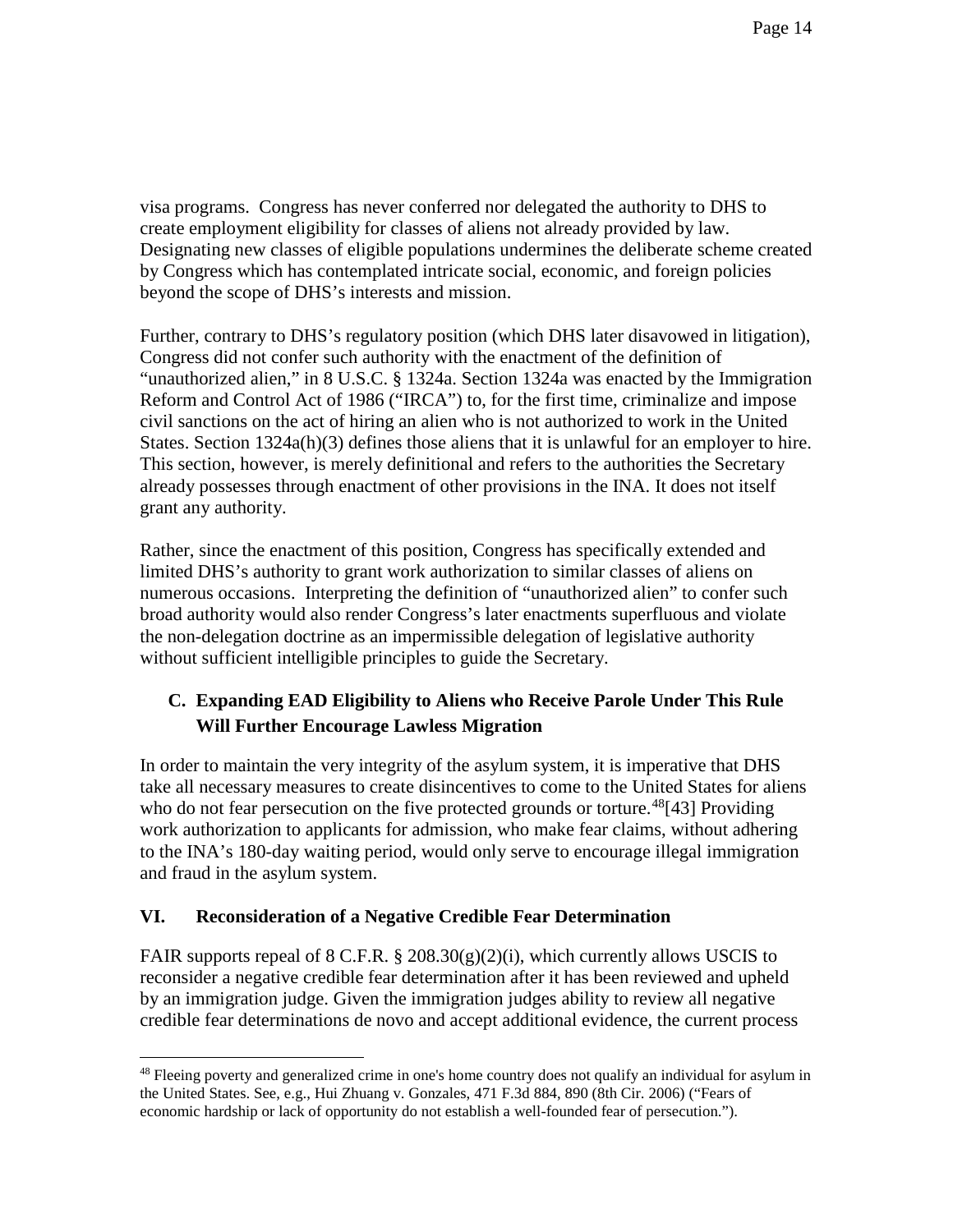provides aliens an unnecessary layer of review that only serves to further slow the expedited removal process beyond what Congress intended.

FAIR agrees with the Department's assessments that the repeal of 8 C.F.R. §  $208.30(g)(2)(i)$  more closely aligns with the statutory scheme of INA § 235, under which it is the immigration judge review of the credible fear determination that serves as the check to ensure that individuals who have a credible fear are not returned based on an erroneous screening determination by USCIS.<sup>[49](#page-14-0)</sup> The clarification that the immigration judge has sole jurisdiction to review the individual's negative credible fear determination and that asylum officers may not reconsider or reopen a determination that already has passed to the jurisdiction of the immigration judge is necessary to ensure that requests for reconsideration to USCIS do not obstruct the streamlined process that Congress intended in creating expedited removal.

The practice of filing requests for reconsideration for claims that have already been screened or adjudicated and subsequently reviewed de novo by an immigration judge in INA § 240 removal proceedings has become an overwhelmingly popular tactic to delay the removal of aliens in expedited removal without meritorious fear claims. Such tactics only serve to further drain USCIS resources and divert resources away from alien with legitimate and unresolved fear claims. FAIR respectfully urges the Departments to enact this change regardless of whether the other process changes this rule proposes are implemented.

## **VII. Alternative Reforms Needed To Address the Border Crisis and Mass-Asylum Fraud**

While FAIR agrees with the Departments' assessment that the asylum system is "overwhelmed and in desperate need of repair," this proposed rule does not make any reforms that will address the surge in asylum claims received by DHS as a result of the ongoing crisis at the southern border. Instead, the proposed rule will perversely encourage more illegal immigration into the United States by promising and fraudulent asylum claims which divert agency resources from the consideration and adjudication of legitimate fear claims.

Further, while administrative reforms are sorely needed to promote efficiency in USCIS's administration of immigration benefits, these reforms should not come at the expense of the American public, who are the primary stakeholders in their country's immigration system. Thus, FAIR urges DHS to heavily weigh national security interests, public safety interests, and the overall integrity of the immigration system when evaluating reforms to enhance access to the immigration system and to protect the interests of American

 $\overline{a}$ 

<span id="page-14-0"></span><sup>49</sup> *See* INA § 235(b)(1)(B),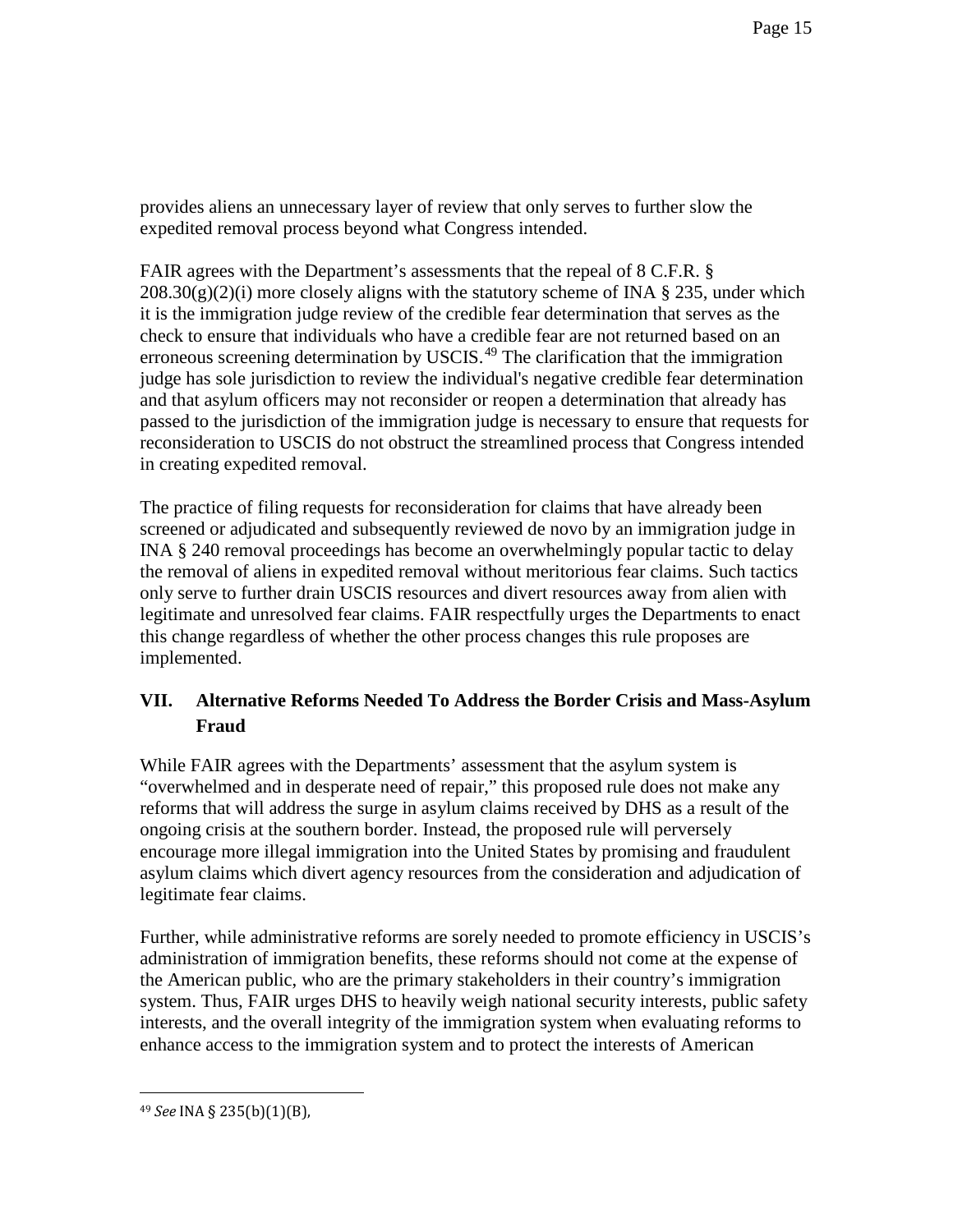residents and workers, on whose behalf Congress has created numerical and categorical limitations in immigration law to protect.

The Departments cannot claim to be addressing EOIR's backlog by simply not adding existing cases to the immigration courts' dockets and piling them onto the USCIS Asylum Division's backlog instead. Rather, DHS and DOJ must make the following reforms to deter illegal immigration, fraudulent asylum claims, and support the overall integrity of the immigration system.

### **A. Reinstate the Migrant Protection Protocols ("MPP") or Otherwise Implement Section 235(b)(2)(C) of the INA**

FAIR urges DHS to continue operation of INA  $\S 235(b)(2)(C)$  and require certain arriving aliens to wait in Mexico pending their removal proceedings with an immigration judge in the United States as an alternative to detaining arriving aliens in the United States under INA § 235(b)(1) (known as "expedited removal" proceedings) or removal proceedings pursuant to INA  $\S$  235(b)(2)(a)(i). DHS's operation of MPP, which implemented INA  $\S 235(b)(2)(C)$ , has a proven track record to reduce illegal immigration across the southern border and successfully ended the 2019 border crisis. DHS should reinstate MPP to end the current crisis.

The availability of employment authorization with a pending asylum application, combined with "catch-and-release" policies that ensure most aliens can avoid detention and be released into the United States, provides a strong incentive for illegal border crosses, and once apprehended by DHS, for making a fraudulent or frivolous asylum claims and later disappear into the interior of the United States. By eliminating the possibility of release into the interior of the United States pending an alien's immigration court hearing, MPP eliminated the most significant pull factor for illegal border crossings. MPP also provides amenable aliens a significantly quicker avenue to an immigration hearing, where they are able to pursue a claim for any relief or benefits for which they may be eligible. Reducing the overall numbers of fraudulent and frivolous claims is critical to allow both DHS and DOJ to reduce their backlogs and allow legitimate asylum seekers access to benefits without unreasonable delays.

## **B. Reunite Unaccompanied Alien Minors with the Families in their Home Countries**

DHS must ensure that all inadmissible families and unaccompanied alien minors who arrive illegally and are ineligible to obtain a lawful immigration status are reunited safely at home, not in the United States. Repatriating and reuniting aliens in their home countries, rather than in the United States, is the most humane policy that maintains the integrity of the immigration system, consistent federal immigration law. Importantly, this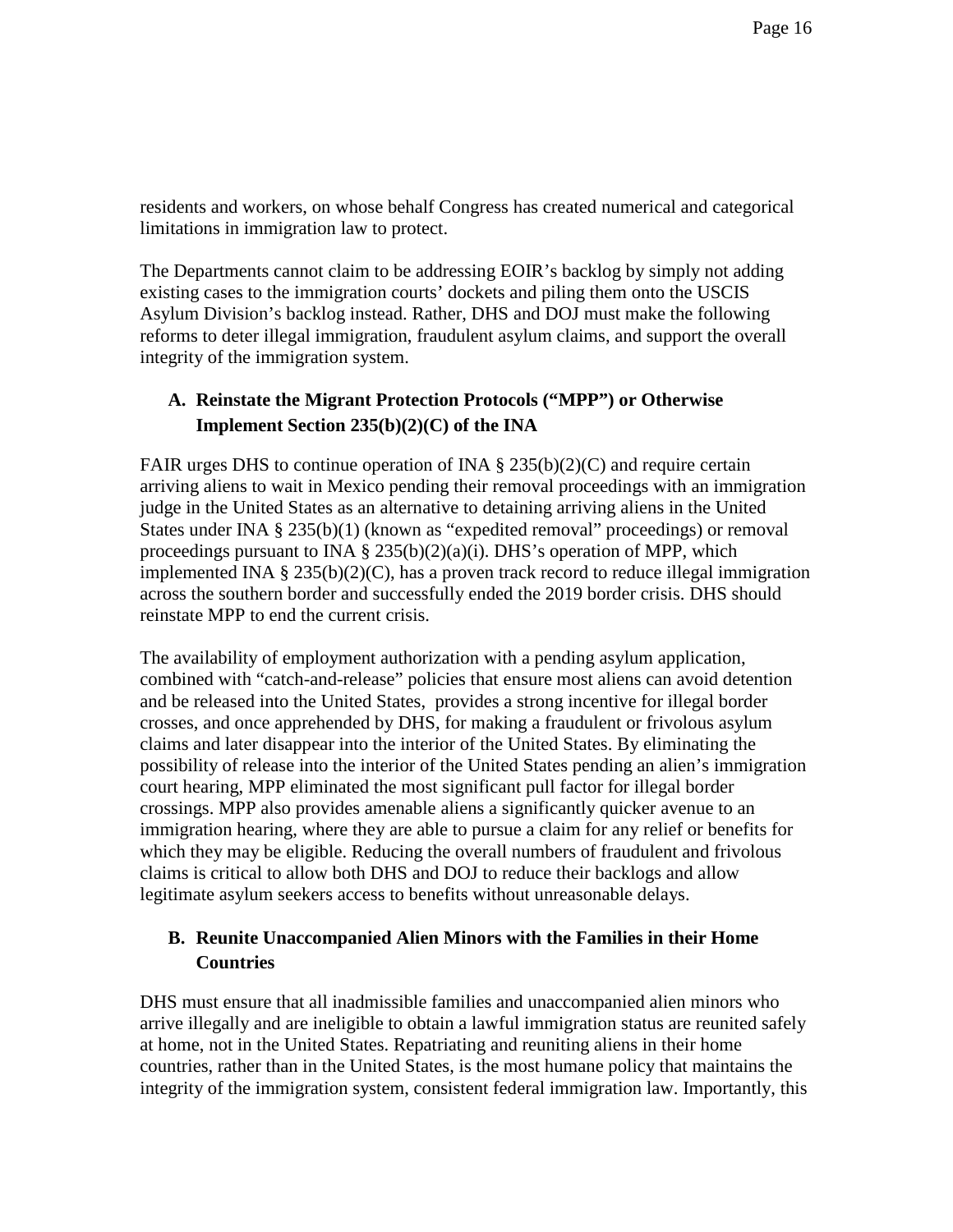policy would eliminate the incentive to send minors on the dangerous journey alone or with smugglers to illegally cross the southern border and will mitigate the humanitarian crisis that has unsustainably strained and diverted the immigration system's limited resources.

### **C. Require Asylum Officers to Apply the Mandatory Bars to Asylum and CAT protections to Credible Fear Screenings**

FAIR strongly urges the Departments to implement the joint final rule, *Procedures for Asylum and Withholding of Removal; Credible Fear and Reasonable Fear Review*, 85 Fed. Reg. 80274 (Dec. 11, 2020), which among many important updates and clarifications to the asylum process, requires USCIS asylum officers to apply the mandatory bars to asylum and statutory withholding of removal at the credible fear stage. Specifically, DHS should require asylum officers to determine (1) whether an alien is subject to one or more of the mandatory bars to being able to apply for asylum under INA § 208(a)(2)(B)-(D), or the bars to asylum eligibility under INA § 208(b)(2), including any eligibility bars established by regulation under INA  $\S 208(b)(2)(C)$ ; and (2) if so, whether the bar at issue is also a bar to statutory withholding of removal and withholding of removal under the regulations implementing CAT.

With this policy in place, an alien who establishes a credible fear of persecution or reasonable possibility of persecution but for the fact that he or she is subject to one of the bars that applies to both asylum and statutory withholding of removal should receive a negative fear determination, unless the alien establishes a reasonable possibility of torture, in which case he or she should be referred to the immigration court for asylumand-withholding-only proceedings. In those proceedings, the alien would have the opportunity to raise whether he or she was correctly identified as being subject to the bar(s) to asylum and withholding of removal and also pursue protection under the CAT regulations.

As DHS and DOJ have jointly acknowledged, it is pointless, wasteful, and inefficient to adjudicate claims for relief in section 240 proceedings when it can be determined that an alien is subject to one or more of the mandatory bars to asylum or statutory withholding at the screening stage. Accordingly, applying those mandatory bars to aliens at the "credible fear" screening stage would eliminate removal delays inherent in section 240 proceedings that serve no purpose and eliminate the waste of adjudicatory resources currently expended in vain. These resources could instead be used to process and adjudicate claims from applicants that have a greater likelihood of success in their asylum application.

#### **D. Maintain "Last in, First Out" Processing Priorities**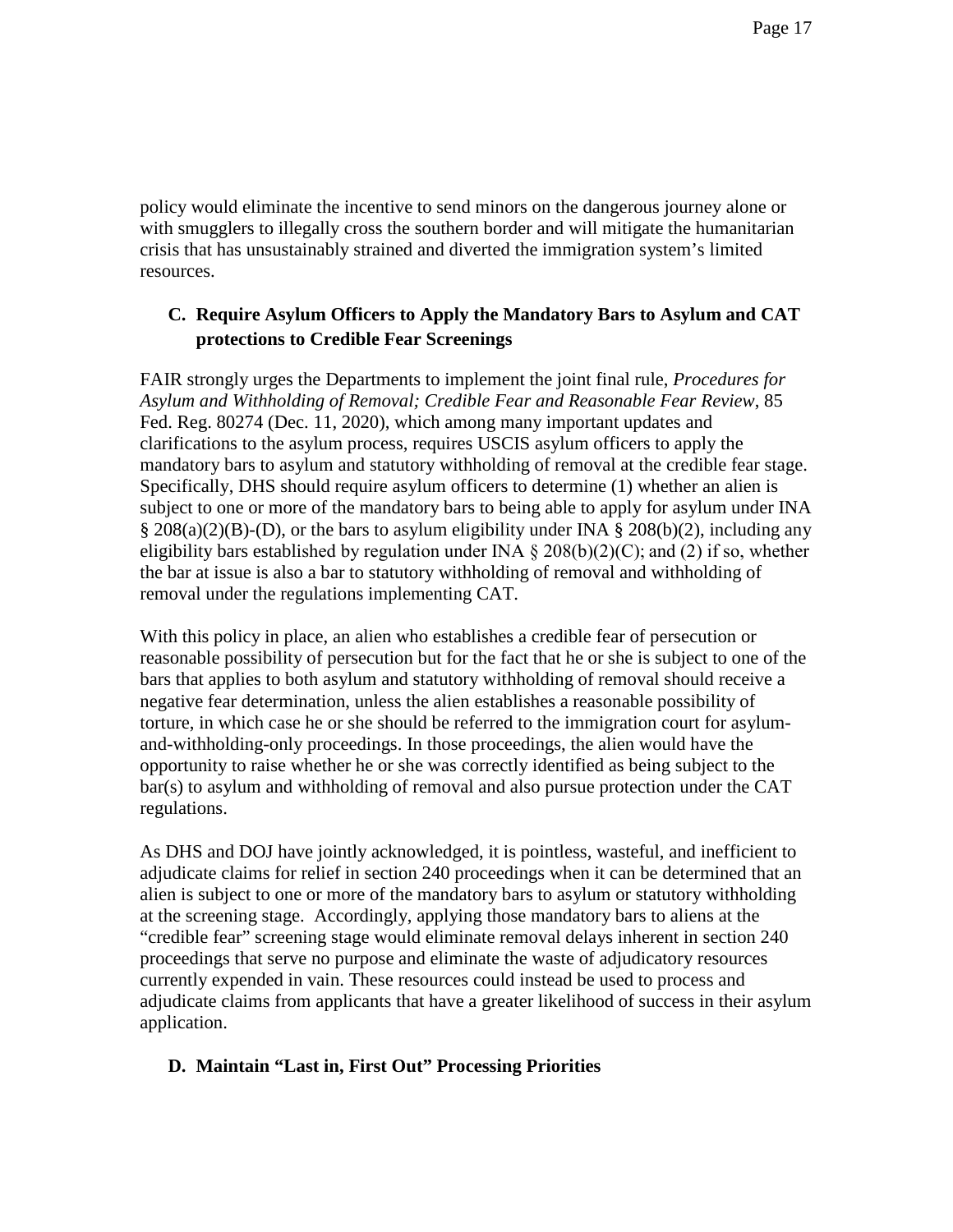USCIS should maintain its "Last In, First Out" asylum application processing priorities. Giving priority to recent filings allows USCIS to promptly place such individuals into removal proceedings, which reduces the incentive to file for asylum solely to an obtain EAD. This approach, which had been used for nearly two decades, paused in 2014 and reinstated in 2018, also has allowed USCIS to decide qualified applications in a more efficient manner and allowed the agency to focus more resources on applications that are more likely to be meritorious as a result.

#### **E. Terminate the Unlawful Deferred Action for Childhood Arrivals ("DACA") Program**

DHS must immediately terminate the unlawful DACA program, which allows certain illegal aliens who arrived in the United States as minors to apply for a two-year forbearance of removal.[50](#page-17-0) Continuing DACA through rulemaking is both unlawful and bad immigration policy. Recent judicial decisions have held that DACA is violates both substantive and procedural requirements under federal law.<sup>[51](#page-17-1)</sup> As a result, any regulatory proposal to maintain DACA will not only continue to fuel the crisis on the Southern border, encourage the inhumane trafficking of minors, and have catastrophic impact on border security, but will also be ultra vires.<sup>[52](#page-17-2)</sup> DACA is unsupportable under federal law and the U.S. Constitution and should be set aside as a reckless immigration policy.

As an unauthorized and unfunded program, all costs stemming from implementation of this program, including manpower, diverts attention and resources from lawful immigration programs, which only increase costs and delays for legitimate immigrant and nonimmigrant programs. More importantly, the creation of the DACA program is one of the strongest pull-factors that ignited recent border crisis. U.S. Customs and Border Protection ("CBP") began reporting unprecedented numbers of illegal border crossing of unaccompanied alien minors and family units in excess of single adult aliens after the U.S. Government began signaling an unwillingness to enforce immigration law against these populations.<sup>[53](#page-17-3)</sup> The humanitarian crisis on the border continues to serve as a threat to national security, public health, wage levels and employment security, and poses unsustainable strains to DHS, DOJ and Department of Health and Human Services ("HHS") resources.

<span id="page-17-0"></span><sup>50</sup> *See Dep't of Homeland Sec. v. Regents of the Univ. of Cal.*, 140 S. Ct. 1891(2020). 51 *See* State of Texas, et al., v. United States of America, et al., 1:18-CV-00068, (S.D. Texas July 16, 2021)

<span id="page-17-1"></span><sup>(&</sup>quot;Texas II").

<span id="page-17-2"></span><sup>52</sup> *Id*.

<span id="page-17-3"></span><sup>53</sup> U.S. Customs and Border Protection, *Southwest Border Unaccompanied Alien Children FY 2014*, (Nov. 2015) *available at* [https://www.cbp.gov/newsroom/stats/southwest-border-unaccompanied-children/fy-](https://www.cbp.gov/newsroom/stats/southwest-border-unaccompanied-children/fy-2014)[2014.](https://www.cbp.gov/newsroom/stats/southwest-border-unaccompanied-children/fy-2014)